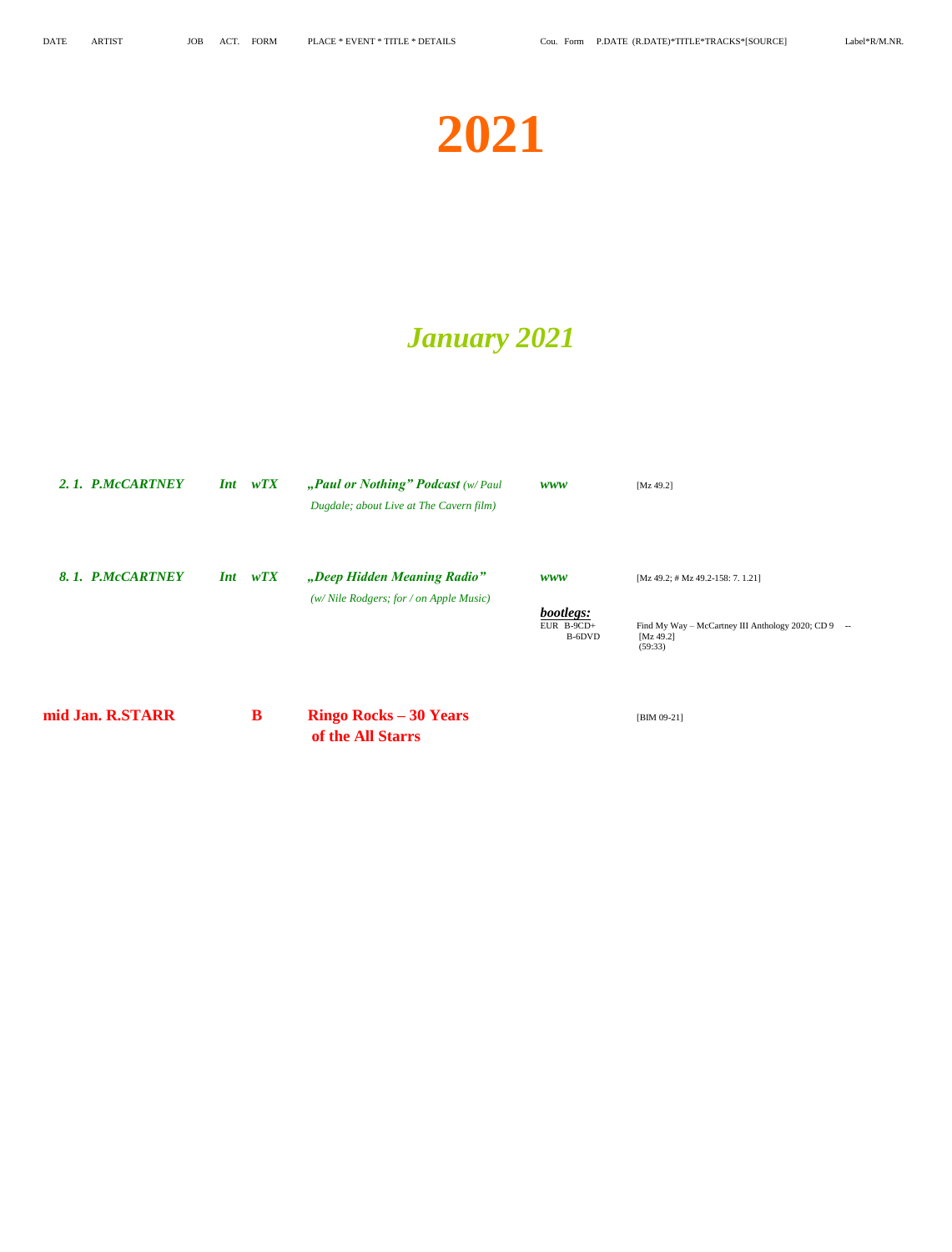## *February 2021*

| 11.2. P.McCARTNEY | WTX        | $\boldsymbol{\mathcal{P}}$                                                     | <b>WWW</b> |                    | [Mz 49.2-83]<br>fall 20? Find My Way (official trailer; 1:00) |      |
|-------------------|------------|--------------------------------------------------------------------------------|------------|--------------------|---------------------------------------------------------------|------|
| 19.2. J-LENNON    | <b>DLP</b> | Gimme Some Truth (The Ultimate)<br>Mixes) (Target edition on opaque blue vinyl |            |                    | [Bf 247]<br>(songs cf. 9.10.20)                               |      |
| 19.2. P.McCARTNEY | LP         | McCARTNEY II (rerelease)                                                       | $\ddotsc$  | (songs cf. 8.5.80) | [FL 6.21]                                                     |      |
| Febr. Bob Dylan   | 3CD        | 50 <sup>th</sup> Anniversary Collection: 1970                                  | <b>USA</b> |                    | [Bf 248]<br>(songs cf. 4.12.20)                               | Sony |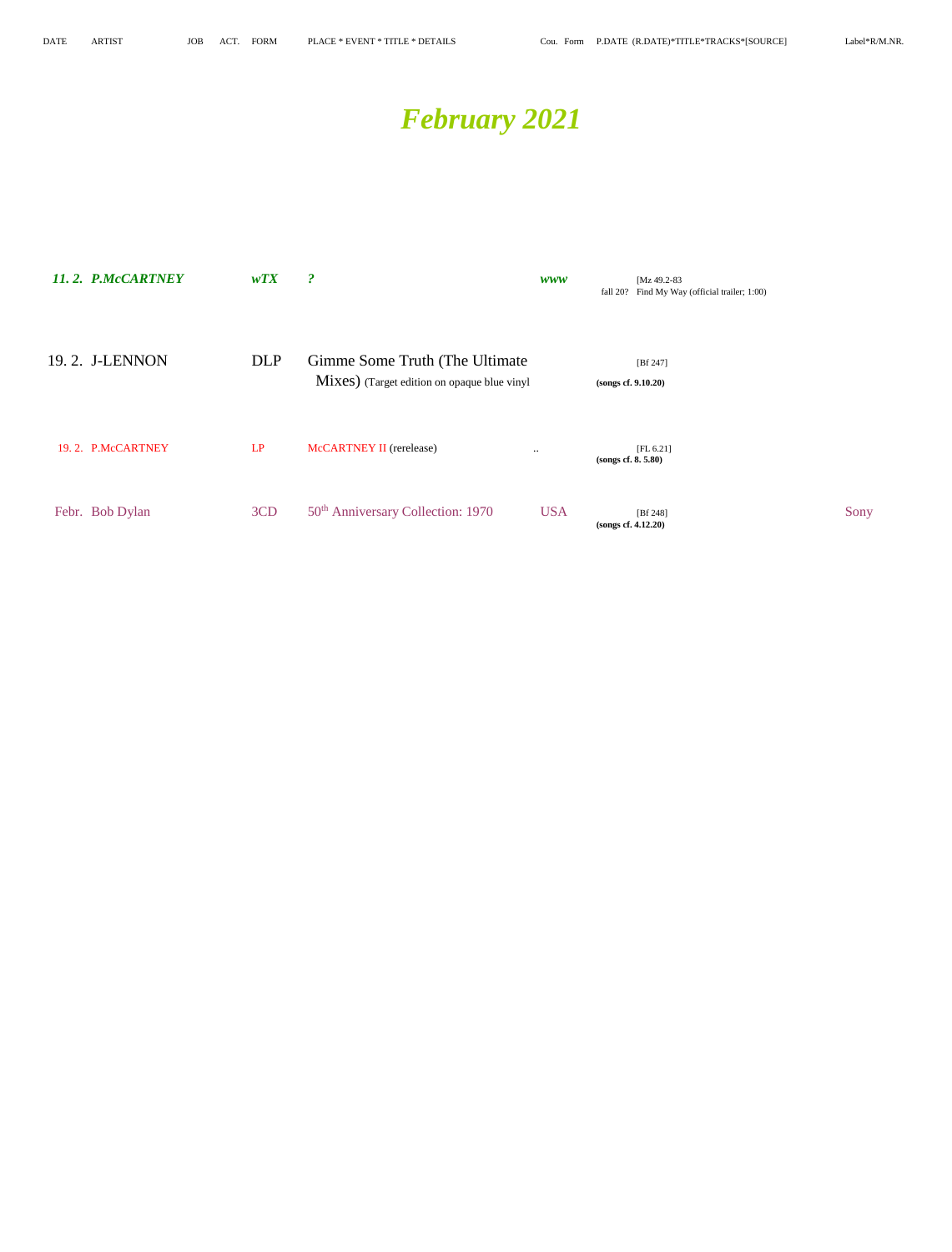### *March 2021*

|            | 11.3. P.McCARTNEY    | WTX                 | (announcement of "McCartney III Imagined"<br>on paulmccartney.com)            | <b>WWW</b>                      |                   | [ $Mz$ 49.2]                                                                                                                                                         |                                        |
|------------|----------------------|---------------------|-------------------------------------------------------------------------------|---------------------------------|-------------------|----------------------------------------------------------------------------------------------------------------------------------------------------------------------|----------------------------------------|
|            | 11.3. Dominic Fike   | <b>Vid</b>          | The Kiss Of Venus (promo video for<br>"McCartney III Imagined")               | <b>WWW</b><br>bootlegs:<br>B-BD | (fall '20?)       | [Mz 49.2]<br>The Video Collection, vol. $12 - 2019 - 2021$<br>McCartney III [Mz 49.2]                                                                                | <b>FAB!</b> Productions                |
|            | <b>14.3. R.STARR</b> | tTX                 | "Grammy Awards Show" (presenting<br>Record of the Year award to Billy Eilish) | <b>USA</b>                      |                   | [Bf 249.252]                                                                                                                                                         |                                        |
|            | <b>15.3. R.STARR</b> | tTX                 | "The Late Show w/Stephen Colbert"<br>(promoting new EP; CBS-TV)               | <b>USA</b>                      |                   | [ $Bf 249$ ]                                                                                                                                                         |                                        |
|            | <b>19.3. R.STARR</b> | EP                  | <b>Zoom In</b> (black or red vinyl)                                           | <b>USA</b>                      |                   | [Bf 248; BIM 09.21]<br>4.-10.20 Here's To The Nights (w/PM)<br>Zoom In Zoom Out<br>Teach Me To Tango<br>Waiting For The Tide To Turn<br>Not Enough Love In The World | <b>Universal</b>                       |
|            | <b>19.3. R.STARR</b> | CD                  | <b>Zoom In</b>                                                                | <b>USA</b>                      | (songs see above) | [Bf 248.249; BIM 09.21]                                                                                                                                              | <b>Universal</b><br><b>B0033361-02</b> |
|            | <b>19.3. R.STARR</b> | <b>Cass</b>         | <b>Zoom In</b>                                                                | <b>USA</b>                      | (songs see above) | [ $Bf 249$ ]                                                                                                                                                         | <b>Universal</b>                       |
|            | 19.3. R.STARR        | iCD                 | Zoom In                                                                       | <b>WWW</b>                      | (songs see above) | [Bf 249]                                                                                                                                                             | Universal                              |
| 25.3. Beck |                      | iCDS/<br><b>Vid</b> | Find My Way (feat. Beck) (promo<br>"visualizer" for "McCartney III Imagined") | <b>WWW</b><br>bootlegs:<br>B-BD | (fall '20?)       | [ $Mz$ 49.2]<br>The Video Collection, vol. $12 - 2019 - 2021$<br>McCartney III [Mz 49.2]                                                                             | FAB! Productions                       |
|            | <b>March R.STARR</b> | WTX                 | (promoting new EP; Intervie w/ Eric Burton)                                   | <b>WWW</b>                      |                   | [Bf 249]                                                                                                                                                             | <b>YouTube</b>                         |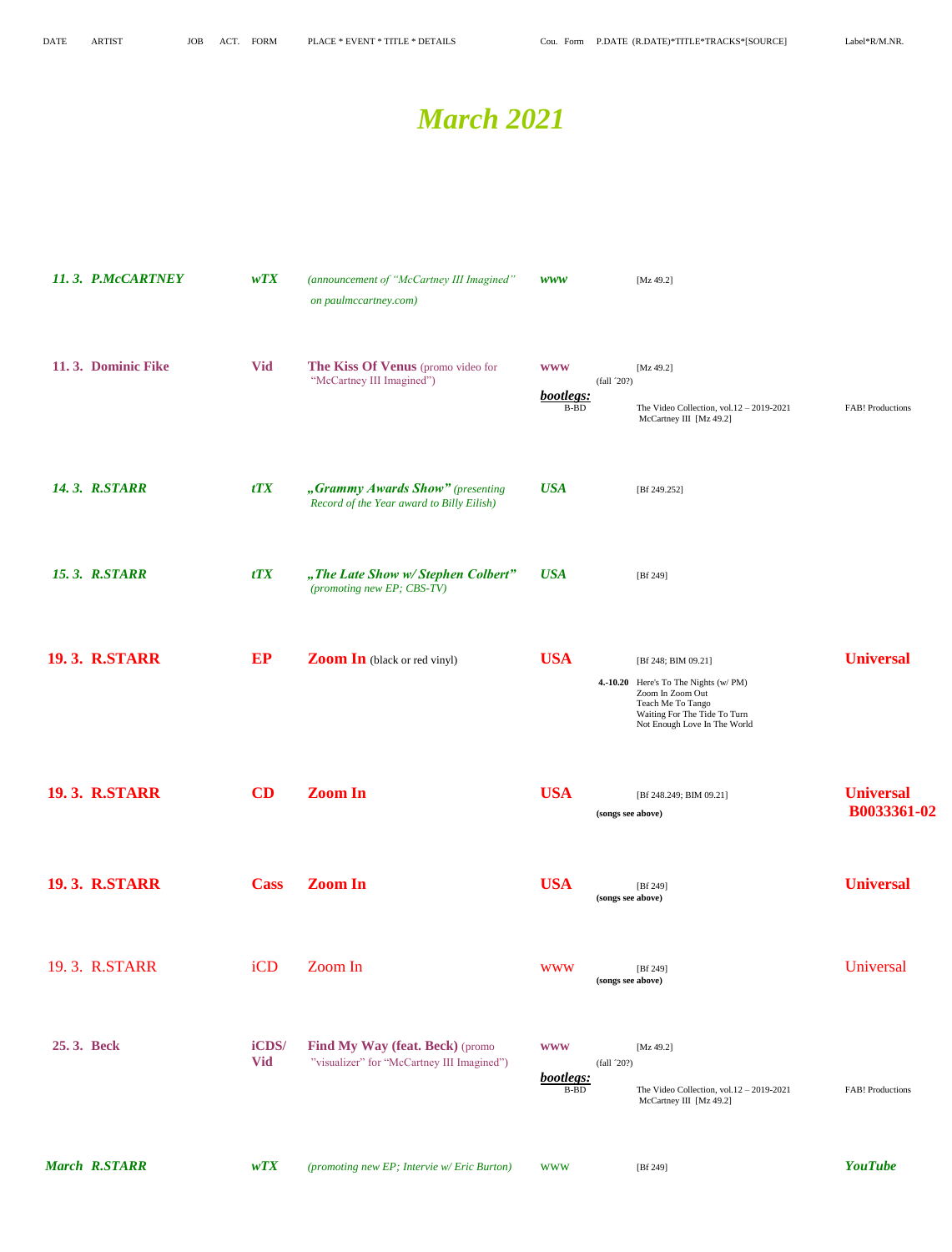| <b>DATE</b> | <b>ARTIST</b>         | <b>JOB</b> | ACT. | <b>FORM</b> | PLACE * EVENT * TITLE * DETAILS                                                                                             | Cou. Form                 |            | P.DATE (R.DATE)*TITLE*TRACKS*[SOURCE]                          | Label*R/M.NR.               |
|-------------|-----------------------|------------|------|-------------|-----------------------------------------------------------------------------------------------------------------------------|---------------------------|------------|----------------------------------------------------------------|-----------------------------|
|             | <b>March R.STARR</b>  |            |      | tTX         | (promoting new EP on USA Today, CBC,<br>Esquire, Yahoo Entertainment)                                                       |                           |            | [ $Bf 249$ ]                                                   |                             |
| March? Beck |                       |            |      | $pCD-R$     | Find My Way (promo acetate)                                                                                                 | <b>UK</b>                 | (fall 20?) | $[Mz 49.2-111]$                                                |                             |
|             | <b>Spring R.STARR</b> |            | stud |             | <b>Beverly Hills/Rockabella West Studio</b><br>(work on "Change The World" EP)<br>-Let's Change The World<br>-Just That Way |                           |            | [Bf 249.251]                                                   |                             |
|             |                       |            |      |             | -Coming Undone<br>-Rock Around The Clock (several takes)<br>-See You Later Alligator                                        |                           |            | [ $Bf 252$ ]                                                   |                             |
|             |                       |            |      |             |                                                                                                                             | <i>original releases:</i> |            | USA CD-EP 24.9.21 CHANGE THE WORLD                             | <b>Universal Music Ent.</b> |
|             |                       |            |      |             |                                                                                                                             | www iCD                   |            | -all 4 songs-<br>24.9.21 CHANGE THE WORLD                      | 003434302                   |
|             |                       |            |      |             |                                                                                                                             |                           |            | -all 4 songs-<br>USA 10" EP 19.11.21 CHANGE THE WORLD          |                             |
|             |                       |            |      |             |                                                                                                                             | CD                        |            | -all 4 songs-<br>12.21 (Rodney Crowell) SONGS FROM QUARANTINE, |                             |
|             |                       |            |      |             |                                                                                                                             |                           |            | vol.2<br>See You Later Alligator                               |                             |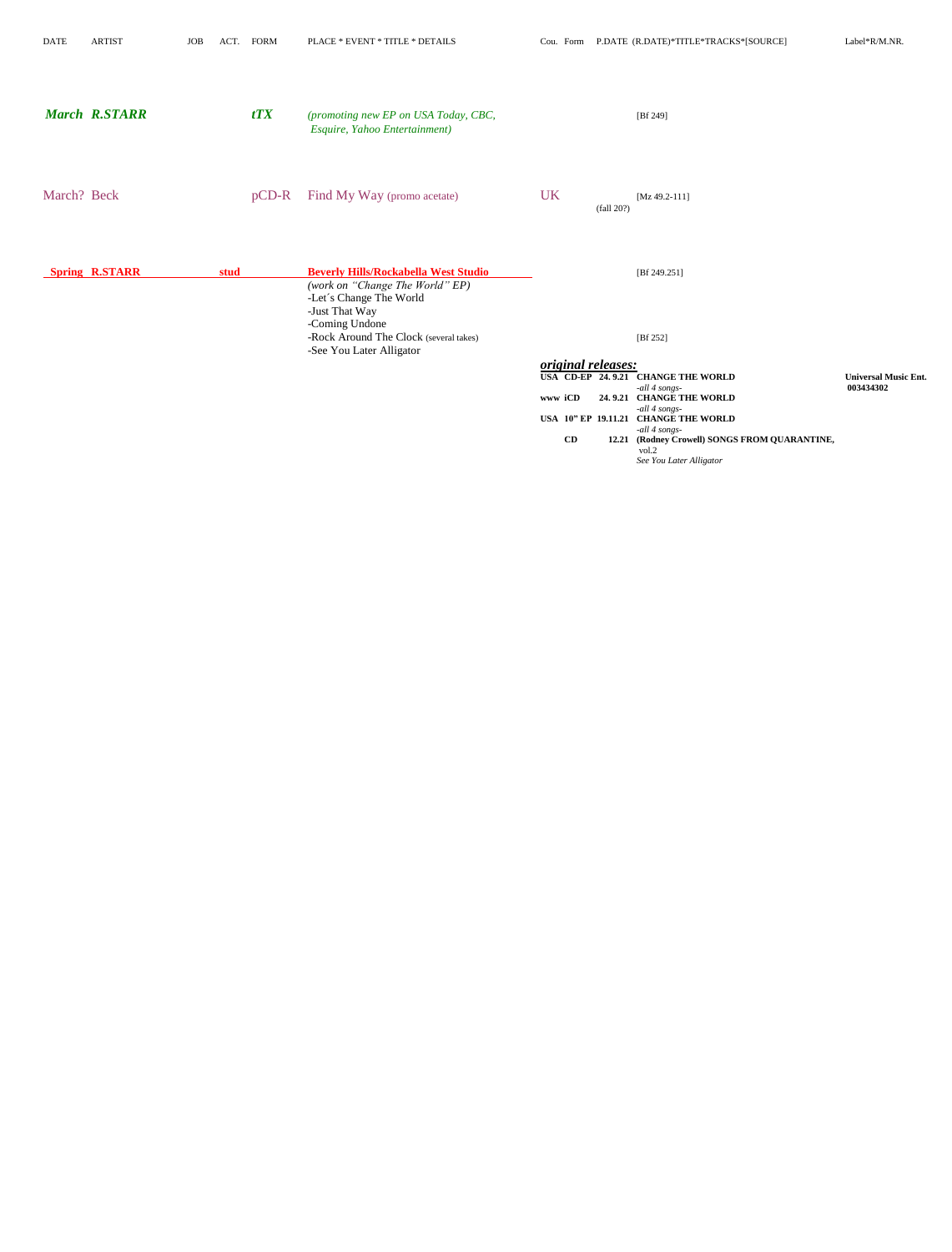## *April 2021*

| 7.4. Ed O'Brien       | iCDS/<br><b>Vid</b> | Slidin' (EOB Remix) (promo release for<br>"McCartney III Imagined") | <b>WWW</b><br>bootlegs:<br>B-BD | (fall 20?)                                                                                                                              | [ $Mz 49.2$ ]<br>The Video Collection, vol. $12 - 2019 - 2021$<br>McCartney III [Mz 49.2]<br>-video clip                                                                                                                                                                                                                                                                                                                                                                                                                                                                                                                                                                                                                                                                                                                                                                                                                                                                                                                                                                                                                                                                                                                                                                                                                                                                                                                                       | <b>FAB!</b> Productions |
|-----------------------|---------------------|---------------------------------------------------------------------|---------------------------------|-----------------------------------------------------------------------------------------------------------------------------------------|------------------------------------------------------------------------------------------------------------------------------------------------------------------------------------------------------------------------------------------------------------------------------------------------------------------------------------------------------------------------------------------------------------------------------------------------------------------------------------------------------------------------------------------------------------------------------------------------------------------------------------------------------------------------------------------------------------------------------------------------------------------------------------------------------------------------------------------------------------------------------------------------------------------------------------------------------------------------------------------------------------------------------------------------------------------------------------------------------------------------------------------------------------------------------------------------------------------------------------------------------------------------------------------------------------------------------------------------------------------------------------------------------------------------------------------------|-------------------------|
| 16.4. Various Artists | iCD                 | <b>McCartney III Imagined</b>                                       | <b>WWW</b>                      |                                                                                                                                         | [Bf 249; BIM 09.21]<br>Find My Way (feat. Beck; sharing vcls. w/ PM)<br>The Kiss Of Venus (Dominic Fike)<br>Pretty Boys (Khruangbin)<br>Women And Wives (St. Vincent aka Annie Clark remix)<br>Deep Down (Blood Orange remix)<br>Seize The Day (Phoebe Bridgers)<br>Slidin' (EOB remix by Ed O'Brien)<br>Long Tailed Winter Bird (Damon Albarn remix)<br>Lavatory Lil (Josh Homme)<br>When Winter Comes (Anderson.Paak remix)<br>Deep Deep Feeling (3D RDN remix)                                                                                                                                                                                                                                                                                                                                                                                                                                                                                                                                                                                                                                                                                                                                                                                                                                                                                                                                                                              |                         |
| 16.? 4. Dominik Fike  | <b>iCDS</b>         | <b>The Kiss Of Venus</b>                                            | <b>WWW</b>                      |                                                                                                                                         | [Bf 249; cf. 11. 3.!]                                                                                                                                                                                                                                                                                                                                                                                                                                                                                                                                                                                                                                                                                                                                                                                                                                                                                                                                                                                                                                                                                                                                                                                                                                                                                                                                                                                                                          |                         |
| 23.4. J.Lennon        | <b>BOX</b>          | J.L. - Plastic Ono Band                                             |                                 | 24.10.70 Mother<br>30.9.70 Hold On<br>9.10.70 Isolation<br>19.10.70 Love<br>30.9.70 Hold On<br>9.10.70/<br>19.10.70 Love<br>9.10.70 God | [Bf 248.249; BIM 09.21]<br><b>CD 1: The Ultimate Mixes: Album &amp; Singles</b><br>24.10.70 I Found Out<br>25.10.70 Working Class Hero<br>24.10.70 Remember<br>29.10.70 Well Well Well<br>18.10.70 Look At Me<br>God<br>25.10.70 My Mummy's Dead<br>1.6.69 Give Peace A Chance<br>5.10.69 Cold Turkey<br>27. 1.70 Instant Karma! (We All Shine On)<br>CD 2: The Ultimate Out-Takes Album & Singles<br>26.9.70 Mother (take 61)<br>30.9.70 Hold On (take 2)<br>27.9.70 I Found Out (take 1)<br>27.9.70 Working Class Hero (take 1)<br>6.10.70 Isolation (take 23)<br>7.10.70 Remember (rehearsal 1)<br>15.10.70 Love (take 6)<br>27.9.70 Well Well Well (take 2)<br>15.10.70 Look At Me (take 2)<br>9.10.70 God (take 27)<br>summer 70 My Mummy's Dead (take 2)<br>1.6.69 Give Peace A Chance (take 2)<br>25.9.69 Cold Turkey (take 1)<br>27. 1.70 Instant Karma! (We All Shine On) (take 4??)<br><b>CD 3: The Elements Mixes: Album &amp; Singles</b><br>Mother<br>7.10.70 I Found Out<br>27.9.70 Working Class Hero (of take 9, w/o 3rd verse)<br>6.10.70 Isolation (w/ prominent organ)<br>18.10.70 Remember<br>18.10.70 Well Well Well (take 4 w/ maraca SI)<br>Look At Me (vcl. track w/ muted live g.)<br>25.10.70 My Mummy's Dead (opening up EQ; increased speed)<br>1. 6.69 Give Peace A Chance (master take w/o SI)<br>5.10.69 Cold Turkey (alt. instr. mix)<br>27. 1.70 Instant Karma! (We All Shine On) (alt. mix w/o echo, reverb) |                         |
|                       |                     |                                                                     |                                 |                                                                                                                                         | CD 4: The Raw Studio Mixes: Album & Out-Takes<br>17.10.70 Mother (take 64/93)<br>30.9.70 Hold On (take 32)<br>7.10.70 I Found Out (take 3, extended)<br>27.9.70 Working Class Hero (take 9)                                                                                                                                                                                                                                                                                                                                                                                                                                                                                                                                                                                                                                                                                                                                                                                                                                                                                                                                                                                                                                                                                                                                                                                                                                                    |                         |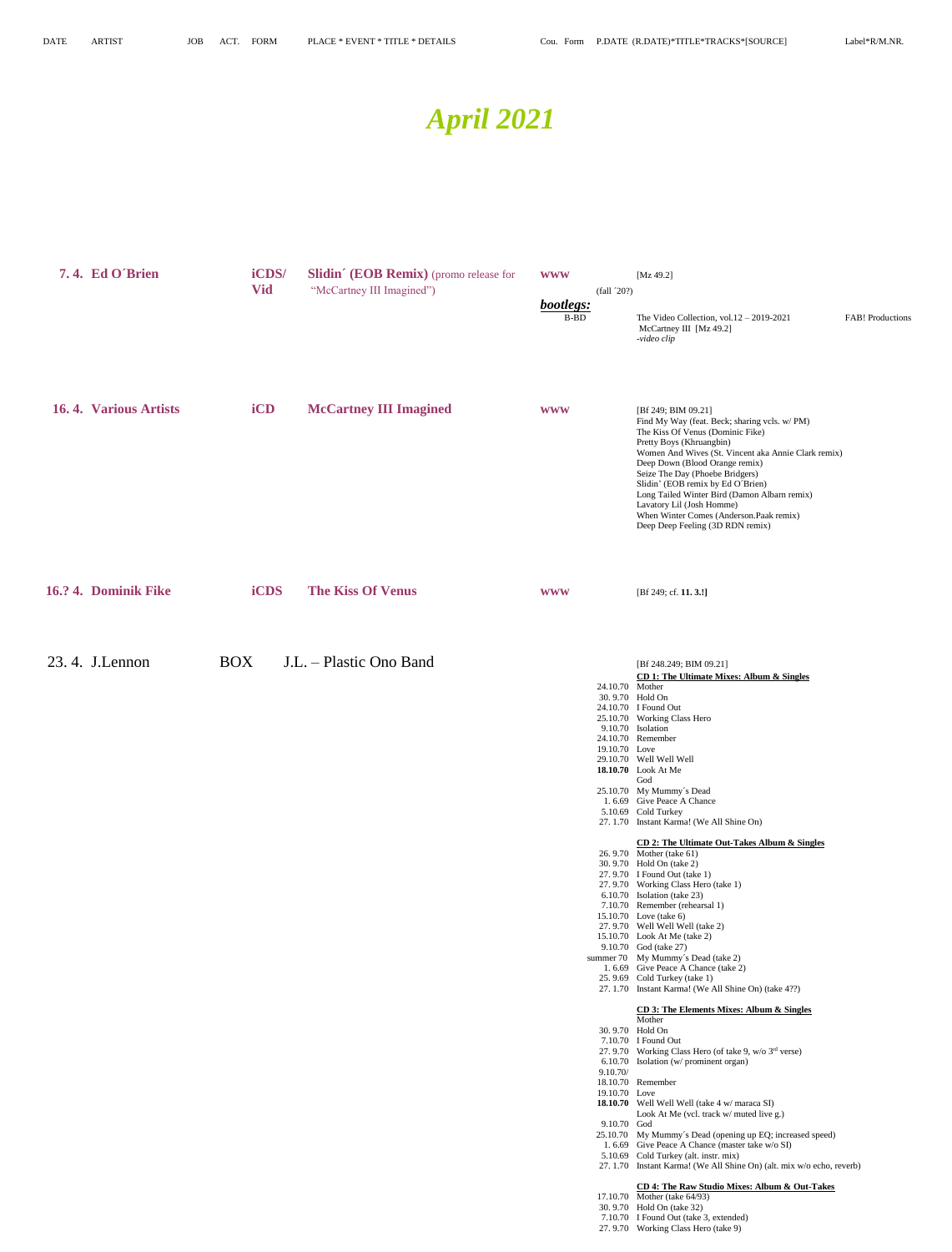|                            | 6.10.70 Isolation (take 29, $w/1$ vcl. SI throughout)                                                    |
|----------------------------|----------------------------------------------------------------------------------------------------------|
|                            | 9.10.70 Remember (take 13)<br>19.10.70 Love (take 37, extended)                                          |
|                            | 18.10.70 Well Well Well (take 4, extended)<br>Look At Me (take 9)                                        |
|                            | God (take 42)                                                                                            |
| summer 70                  | My Mummy's Dead (take 1)<br>1.6.69 Give Peace A Chance (take 4, extended)                                |
|                            | 5.10.69? Cold Turkey ("take 1")<br>27. 1.70 Instant Karma! (We All Shine On) (take 10)                   |
|                            | plus, as "Raw Studio Out-Takes":<br>15.10.70 Mother / Out-take (take 91)                                 |
|                            | 27.9.70 I Found Out (take 7)<br>7.10.70 God (take 1)                                                     |
|                            | <b>CD 5: The Evolution Mixes: Album Only</b>                                                             |
| summer-<br>24.10.70 Mother |                                                                                                          |
| 30.9.70                    | Hold On                                                                                                  |
| summer-<br>24.10.70        | I Found Out                                                                                              |
| $27.9 -$<br>25.10.70       | Working Class Hero                                                                                       |
| 26.9 -<br>9.10.70          | Isolation                                                                                                |
| $11.2 -$                   | 24.10.70 Remember                                                                                        |
| summer-<br>19.10.70 Love   |                                                                                                          |
| $26.7 -$                   |                                                                                                          |
| 29.10.70<br>$26.7 -$       | Well Well Well (a.o.: take 4 w/ tom dr. SI)                                                              |
| 18.10.70<br>27.9.-         | Look At Me                                                                                               |
| summer-                    | God                                                                                                      |
|                            | 25.10.70 My Mummy's Dead                                                                                 |
| 27.9.70                    | CD 6: The Jams Live & Improvised<br>Johnny B. Goode                                                      |
| 30.9.70                    | Ain't That A Shame<br>Hold On (instr. blues jam I)                                                       |
|                            | Hold On (instr. blues jam II)                                                                            |
|                            | Glad All Over<br>6.10.70 Be Faithful To Me                                                               |
| 7.10.70                    | Send Me Some Lovin<br>Get Back                                                                           |
|                            | -Lost John $(1st$ jam)<br>Goodnight Irene                                                                |
|                            | You'll Never Walk Alone (edit of 2 parts)<br>9.10.70 I Don't Want To Be A Soldier Mama I Don't Wanna Die |
|                            | It 11 Be Me                                                                                              |
|                            | 10.10.70 Honey Don't<br>Elvis Parody (Don't Be Cruel, Hound Dog,<br>When I'm Over You)                   |
|                            | Matchbox<br>15.10.70 I've Got A Feeling                                                                  |
|                            | <b>Mystery Train</b><br>19.10.70 You're So Square                                                        |
|                            | I Don't Want To Be A Soldier Mama I Don't Wanna Die                                                      |
|                            | Lost John $(2nd jam)$<br>25.10.70 Don't Worry Kyoko (Mummy's Only Looking For A Hand                     |
|                            | In The Snow)                                                                                             |
| summer 70                  | The Demos, Album only<br>Mother (amplified g. & tremolo version)                                         |
|                            | 30.9.70 Hold On (take 7)<br>summer 70 I Found Out (amplified g. & tremolo version)                       |
|                            | 15.10.70 Working Class Hero ("take 11")                                                                  |
|                            | 6.10.70 Isolation<br>6.10.70 Remember                                                                    |
|                            | summer 70 Love (amplified g. & tremolo demo)<br>26.7.70 Well Well Well (unamplified ac.g. version)       |
|                            | Look At Me (unamplified ac.g. version)<br>God (amplified ac.g. demo, w/o tremolo)                        |
| summer 70                  | My Mummy's Dead (take 2)                                                                                 |
|                            | <u> Blu-Ray 1:</u>                                                                                       |
|                            | The Ultimate Mixes: Album & Singles New Mixes<br>(Stereo & 5.1 Surround 24-192; Dolby Digital & Atmos)   |
|                            | identical to CD <sub>1</sub>                                                                             |
|                            | <b>The Ultimate Out-Takes</b><br>(Stereo 24-192; Dolby Digital)                                          |
|                            | identical to CD 2                                                                                        |
|                            | The Elements Mixes: Album & Singles<br>(Stereo 24-192; Dolby Digital)<br>identical to CD 3               |
|                            | The Demos, Album & Singles                                                                               |
|                            | (Stereo & Mono 24-192; Dolby Digital)<br>identical to CD 6 (Demos) plus:                                 |
| summer 69?                 | 25.5.69 Give Peace A Chance<br>Cold Turkey (home demo)                                                   |
| 27.1.70                    | Instant Karma! (We All Shine On) (take 1)                                                                |
|                            | Blu-Ray 2:                                                                                               |
|                            | The Raw Studio Mixes: Album & Singles                                                                    |
|                            | (Stereo 24-192; Dolby Digital)<br>identical to CD 4, but omitting last 3 numbers                         |
|                            |                                                                                                          |

### **The Raw Studio Out-Takes: Album & Singles**

(Stereo 24-192; Dolby Digital) **identical to CD 4, last 3 numbers, plus:** 30. 9.70 Hold On (take 18)

27. 9.70 Working Class Hero (take 10)

26. 9.70 Isolation (take 1)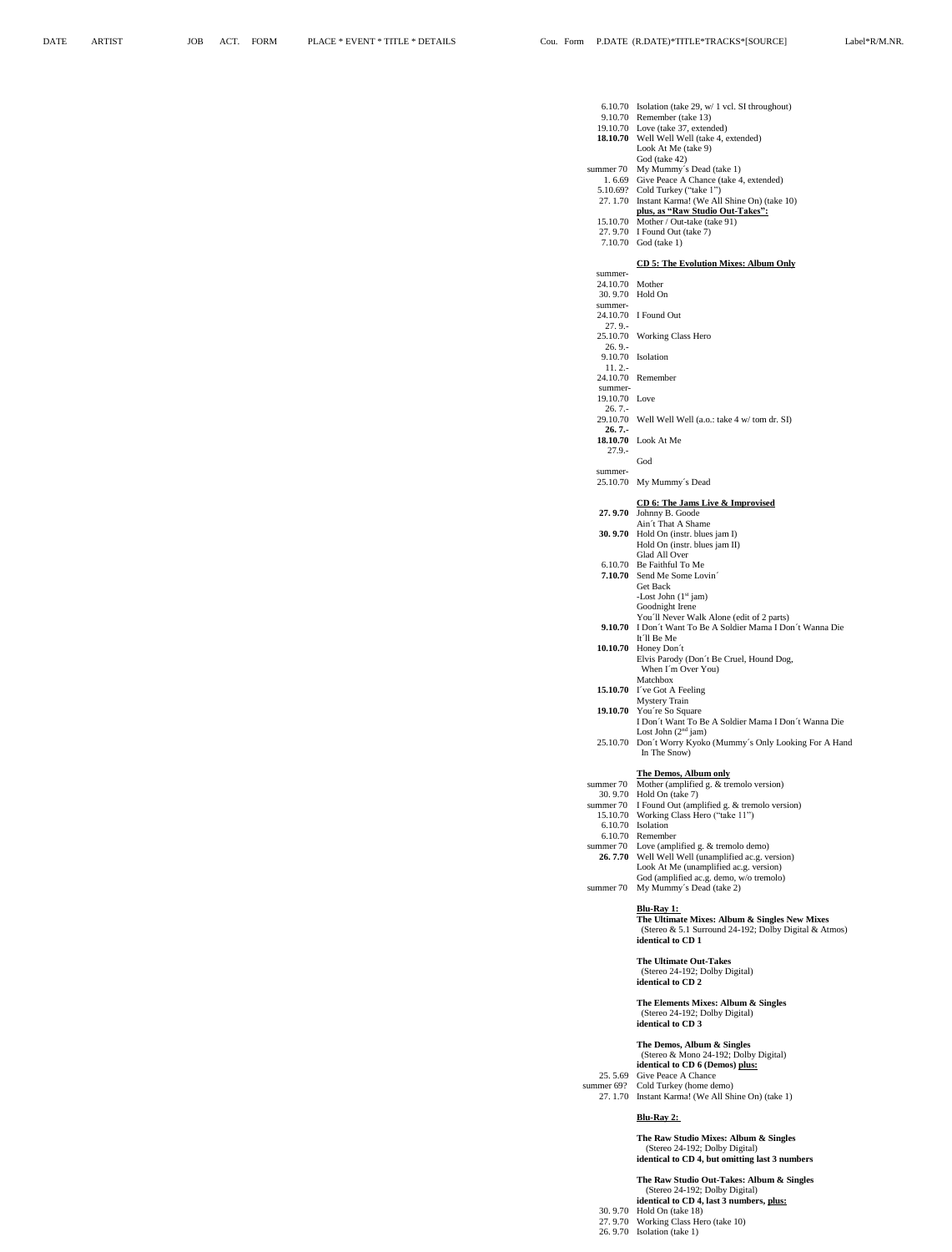|                                              | 9.10.70 Remember (take 1)<br>15.10.70 Love (take 9)<br>6.10.70 Well Well Well (take 5)<br>15.10.70 Look At Me (take 3)<br>summer 70 My Mummy's Dead (take 2)<br>1.6.69 Give Peace A Chance (take 4)<br>25.9.69 Cold Turkey (take 2)<br>27. 1.70 Instant Karma! (We All Shine On) (take 5)                                                                                                              |
|----------------------------------------------|--------------------------------------------------------------------------------------------------------------------------------------------------------------------------------------------------------------------------------------------------------------------------------------------------------------------------------------------------------------------------------------------------------|
| $25.5 -$<br>1.6.69<br>summer-<br>27./28 1.70 | The Evolution Mixes: Album & Singles<br>(Stereo 24-192; Dolby Digital)<br>identical to CD 5, plus:<br>Give Peace A Chance<br>5.10.69 Cold Turkey<br>Instant Karma! (We All Shine On)<br>The Jams Live & Improvised<br>(Stereo 24-192; Dolby Digital)<br>identical to CD 6 (excl. Demos)                                                                                                                |
| 10.10.70<br>1.6.69                           | <b>Yoko Ono / Plastic Ono Band The Live Sessions</b><br>(Stereo 24-192; Dolby Digital)<br>not on CD; BD only!<br>-Why<br>-Why Not<br>-Greenfield Morning I Pushed An Empty Baby Carriage<br>All Over The City<br>-Touch Me<br>-Paper Shoes<br>-Life<br>-Omae No Okaa Wa<br>-I Lost Myself Somewhere In The Sky<br>-Remember Love<br>-Don't Worry Kyoko (Mummy's Only Looking For A<br>Hand In The Sky) |
|                                              | Who Has Seen The Wind?                                                                                                                                                                                                                                                                                                                                                                                 |

**April? P.McCARTNEY stud ?** *(w/ Andrew Watt)* [Mz 49.2-51: after 16. 4.]

(1 unknown track)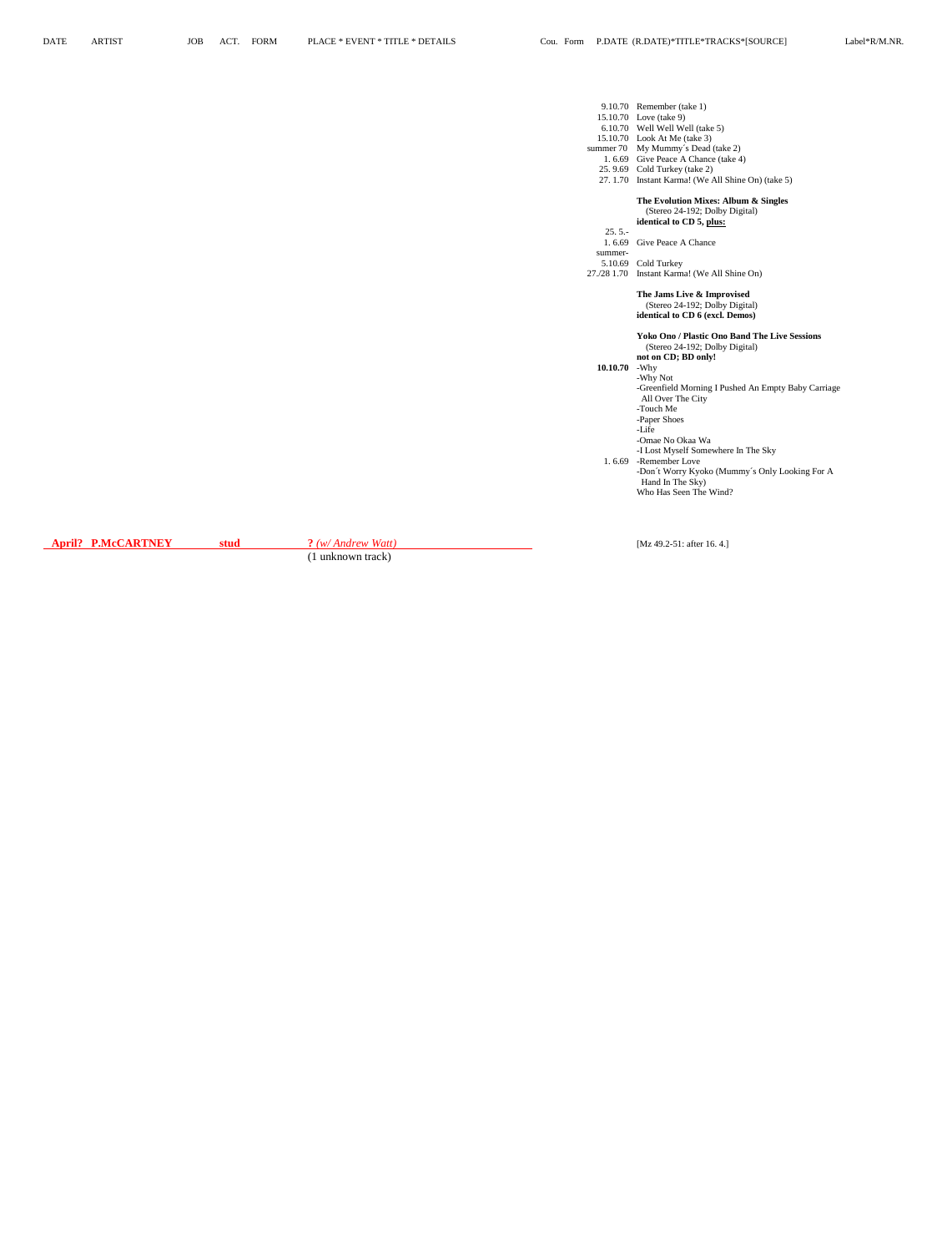## *May 2021*

| 14.5. P.McCARTNEY      | LP  | $RAM (50th anniversity half speed master LP)$ | USA        | [Bf 249; Mz 49.2]<br>(songs cf. $17.5.71$ ) | Universal  |
|------------------------|-----|-----------------------------------------------|------------|---------------------------------------------|------------|
|                        |     |                                               |            |                                             |            |
| <b>May P.McCARTNEY</b> | wTX | "Heart Of The Country"                        | <b>WWW</b> | [Bf 250]                                    | <b>MPL</b> |
|                        |     | (remastered video clip)                       |            |                                             |            |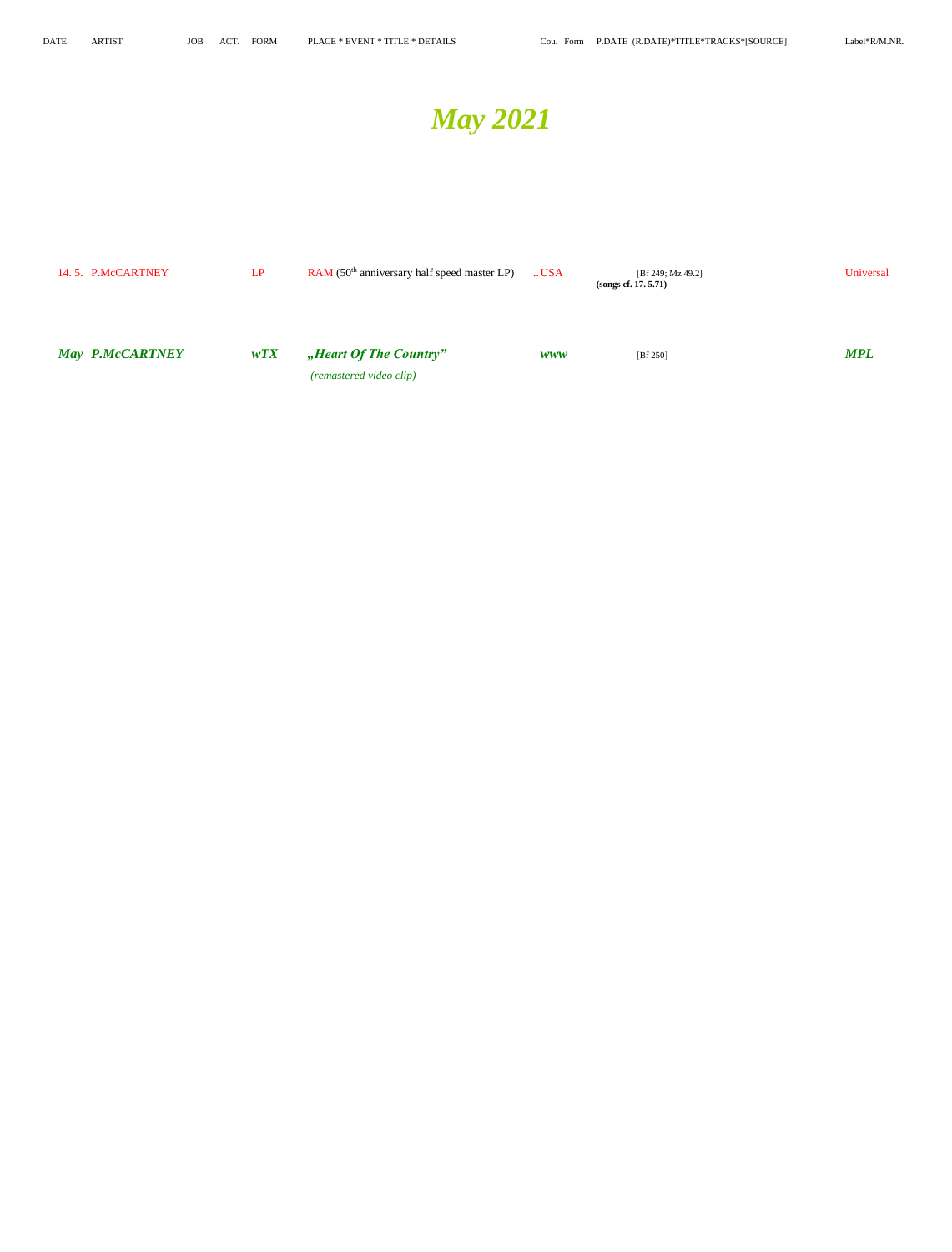### *June 2021*

### **[Ringo & All Starr Band US Tour postponed to 5-6/22 due to Covid 19 pandemia]**

| 6.6. BEATLES                              |      | $\boldsymbol{F}$ | The Beatles In India                                                                                             | <b>UK</b>                                     | [Bf 250]                                                                              |                            |
|-------------------------------------------|------|------------------|------------------------------------------------------------------------------------------------------------------|-----------------------------------------------|---------------------------------------------------------------------------------------|----------------------------|
| 20.6. Ed O'Brien                          |      | <b>Vid</b>       | Slidin' (EOB Remix) (new music video<br>for International Surfing Day)                                           | <b>WWW</b><br>(fall 20?)<br>bootlegs:<br>B-BD | [Mz 49.2]<br>The Video Collection, vol. $12 - 2019 - 2021$<br>McCartney III [Mz 49.2] | FAB! Productions           |
| 24.6. P.McCARTNEY                         |      | B                | <b>Linda McCartney's Family</b><br><b>Kitchen</b>                                                                |                                               | [Bf 249; # Mz 49.2: 29.6.]                                                            | <b>Orion Publ.</b>         |
| 25.6. Various Artists                     |      | 5CD              | Good As Gold - Artefacts Of The<br>Apple Era 1967 - 1975                                                         | <b>UK</b>                                     | [Bf 250]                                                                              | <b>Cherry Red</b><br>Recs. |
| 29.6. P.McCARTNEY &<br>Mary M., Stella M. |      | live wTX         | "Linda McCartney's Family Kitchen"<br><b>online Presentation</b> (Orion & MPL)                                   | <b>WWW</b>                                    | [Mz 49.2]                                                                             |                            |
| <b>Summer? Various Artists</b>            |      | CD               | Now That's What I Call 12" 80s<br><b>Extended</b>                                                                |                                               | [ $Bf 251$ ]<br>Say Say Say (Jellybean Benitez 12" mix)                               |                            |
| <b>Summer? R.STARR</b>                    | stud |                  | ? (100 all starrs drummer band for campaign<br><i>against hunger in the world)</i><br>-Come Together             |                                               | [Bf 252]                                                                              |                            |
| Summer? R.STARR                           | Int  |                  | ? (for KMRS Radio, Minnesota; about PMs<br>role in The Beatles))                                                 |                                               | [Bf 252]                                                                              |                            |
| <b>Summer R.STARR</b>                     | Int  |                  | ? (w/ David Remnick; for "The New Yorker"<br>magazine; for lengthy PM profile, see below)                        |                                               | [Bf 252: The New Yorker 18.10.21 issue"]                                              |                            |
| <b>Summer P.McCARTNEY</b>                 | Int  |                  | New York City/PM's Midtown Office<br>(w/David Remnick; for "The New Yorker"<br>magazine; for lengthy PM profile) |                                               | [Bf 252: The New Yorker 18.10.21 issue"]                                              |                            |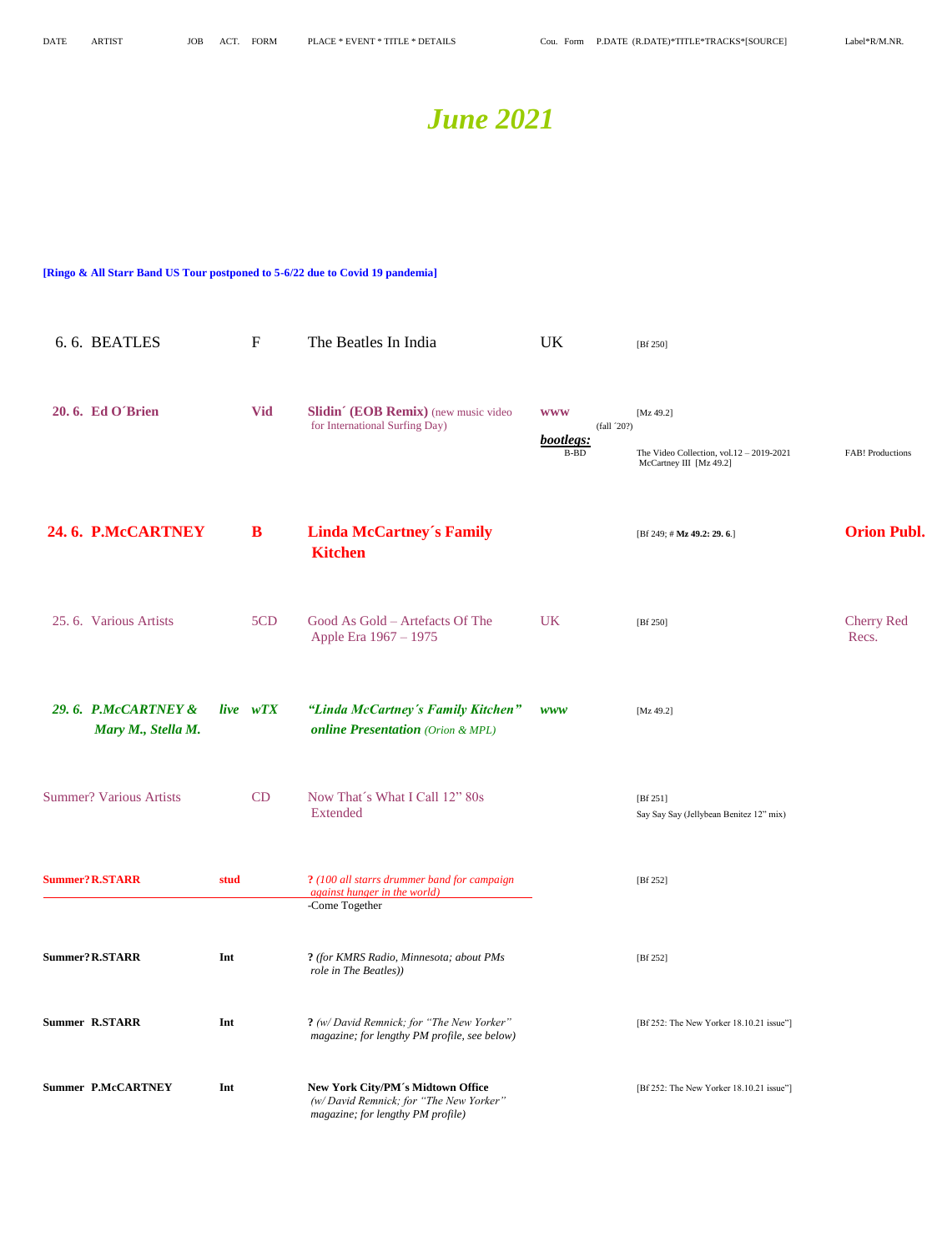Long Tailed Winter Bird (Idris Elba remix) **602435937846**



|            | 4.7. P.McCartney      | tTX        | "Idris Elba Meets P.M." (BBC 1<br>Prime Time rebroadcast)                               | UK                              |            | [Mz 49.2; cf. 23.12.20]                                                                                                  |                                                                     |
|------------|-----------------------|------------|-----------------------------------------------------------------------------------------|---------------------------------|------------|--------------------------------------------------------------------------------------------------------------------------|---------------------------------------------------------------------|
|            | 7.7. R.STARR<br>Int   |            | Los Angeles/Beverly Hills Garden Park<br>(annual birthday "Peace & Love" event)         |                                 |            | [ $Bf 251$ ]                                                                                                             |                                                                     |
|            | 16. 7. P.McCARTNEY    | WTX        | " <i>McCartney</i> 3.2.1"; BIM 09.21; Mz 49.2                                           |                                 |            |                                                                                                                          |                                                                     |
| 25.3. Beck |                       | <b>Vid</b> | Find My Way (feat. Beck) (official<br>video clip by Hyperreal digital)                  | <b>WWW</b><br>bootlegs:<br>B-BD | (fall 20?) | [Mz 49.2-84]<br>The Video Collection, vol. $12 - 2019 - 2021$<br>McCartney III [Mz 49.2]                                 | <b>YouTube, MTV</b><br><b>Viacom-CBS</b><br><b>FAB!</b> Productions |
|            | 23.7. Various Artists | CD         | <b>McCartney III Imagined</b>                                                           | <b>USA</b>                      |            | [Bf 249-251; BIM 09.21; Mz 49.2]<br>(songs cf. 16. 4.21, plus bonus track:<br>Long Tailed Winter Bird (Idris Elba remix) | <b>Capitol</b>                                                      |
|            | 23.7. Various Artists | CD         | <b>McCartney III Imagined</b><br>("Target" exclusive alternate art edition w/ stickers) | <b>USA</b>                      |            | [Mz 49.2]<br>(songs cf. 167.4.21, plus bonus track:<br>Long Tailed Winter Bird (Idris Elba remix)                        | <b>Capitol 602</b><br>435939575/<br><b>B</b> 003371402              |
|            | 23.7. Various Artists | CD         | <b>McCartney III Imagined</b><br>(ltd. edition mini jacket CD)                          | <b>USA</b>                      |            | [ $Mz$ 49.2]<br>(songs cf. 167.4.21, plus bonus track:<br>Long Tailed Winter Bird (Idris Elba remix)                     | <b>Capitol 602</b><br>438162734/<br>B 003385702                     |
|            | 23.7. Various Artists | CD         | <b>McCartney III Imagined</b><br>(ltd. edition mini jacket CD alternate cover)          | <b>USA</b>                      |            | [Mz 49.2]<br>(songs cf. 167.4.21, plus bonus track:<br>Long Tailed Winter Bird (Idris Elba remix)                        | <b>Capitol 602</b><br>438247653/<br><b>B</b> 003393302              |
|            | 23.7. Various Artists | <b>DLP</b> | <b>McCartney III Imagined</b><br>(regular 140g black vinyl edition)                     | <b>USA</b>                      |            | [Bf 249-251; BIM 09.21; Mz 49.2]<br>(songs cf. 16. 4.21, plus bonus track:<br>Long Tailed Winter Bird (Idris Elba remix) | <b>Capitol</b><br>B003285701/<br>602435136509                       |
|            | 23.7. Various Artists | <b>DLP</b> | <b>McCartney III Imagined</b><br>(ltd. webstore splatter 130g vinyl; 5000 copies made)  | <b>USA</b>                      |            | [Mz 49.2]<br>(songs cf. 16. 4.21, plus bonus track:<br>Long Tailed Winter Bird (Idris Elba remix)                        | <b>Capitol</b><br>B003368901/<br>602435933269                       |
|            | 23.7. Various Artists | <b>DLP</b> | <b>McCartney III Imagined</b><br>(ltd. Newbury Comic red vinyl; 2000 copies made)       | <b>USA</b>                      |            | [ $Mz$ 49.2]<br>(songs cf. 16. 4.21, plus bonus track:                                                                   | <b>Capitol</b><br>B003369301/                                       |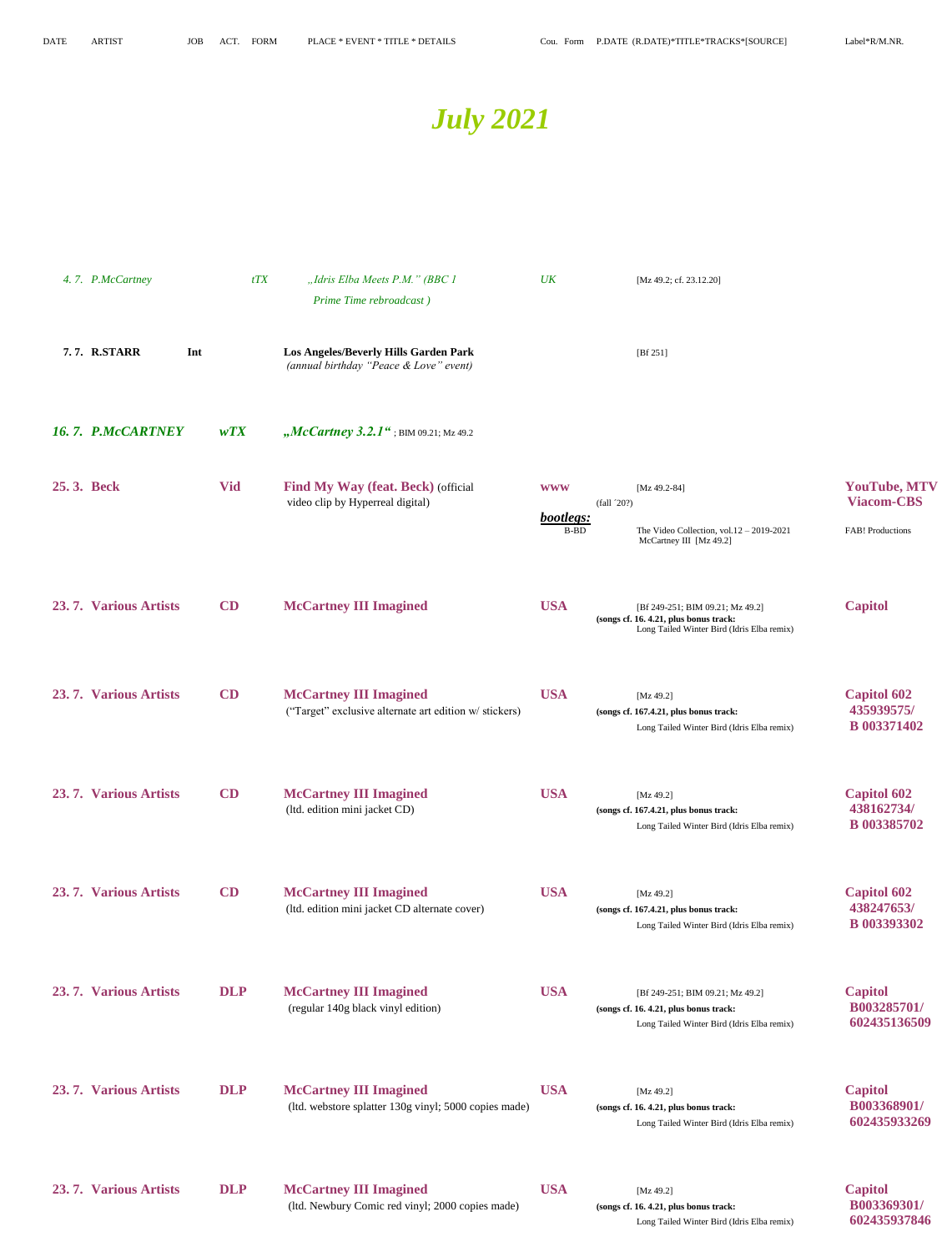| 23.7. Various Artists | <b>DLP</b>  | <b>McCartney III Imagined</b><br>(ltd. Spotify green 130g vinyl; 3500? copies made)  | <b>USA</b>        | [ $Mz$ 49.2]<br>(songs cf. 16. 4.21, plus bonus track:<br>Long Tailed Winter Bird (Idris Elba remix)              | <b>Capitol</b><br>B003368801/<br>602433933252                   |
|-----------------------|-------------|--------------------------------------------------------------------------------------|-------------------|-------------------------------------------------------------------------------------------------------------------|-----------------------------------------------------------------|
| 23.7. Various Artists | <b>DLP</b>  | <b>McCartney III Imagined</b><br>(ltd. Indie gold 130g vinyl; ?? copies made)        | <b>USA</b>        | [ $Mz$ 49.2]<br>(songs cf. 16. 4.21, plus bonus track:<br>Long Tailed Winter Bird (Idris Elba remix)              | <b>Capitol</b><br>B003285701/<br>602435136509                   |
| 23.7. Various Artists | <b>DLP</b>  | <b>McCartney III Imagined</b><br>(ltd. "Target" silver 130g vinyl; ?? copies made)   | <b>USA</b>        | [ $Mz$ 49.2]<br>(songs cf. 16. 4.21, plus bonus track:<br>Long Tailed Winter Bird (Idris Elba remix)              | <b>Capitol</b><br>B003368501/<br>602435933221                   |
| 23.7. Various Artists | <b>DLP</b>  | <b>McCartney III Imagined</b><br>(ltd. "Barnes & Noble" 130g blue vinyl)             | <b>USA</b>        | [Mz 49.2: ?? copies made]<br>(songs cf. 16. 4.21, plus bonus track:<br>Long Tailed Winter Bird (Idris Elba remix) | <b>Capitol</b><br>B003368601/<br>602435933238                   |
| 23.7. Various Artists | <b>DLP</b>  | <b>McCartney III Imagined</b><br>(ltd. webstore pink 140g vinyl; 2500 copies made)   | <b>USA</b>        | [ $Mz$ 49.2]<br>(songs cf. 16. 4.21, plus bonus track:<br>Long Tailed Winter Bird (Idris Elba remix)              | <b>Capitol</b><br>B003369001/<br>602435933276                   |
| 23.7. Various Artists | <b>DLP</b>  | <b>McCartney III Imagined</b><br>(ltd. webstore dark green 140g vinyl; 2000 copies)  | <b>USA</b>        | [ $Mz$ 49.2]<br>(songs cf. 16. 4.21, plus bonus track:<br>Long Tailed Winter Bird (Idris Elba remix)              | <b>Capitol</b><br>B003369201/<br>602435933290                   |
| 23.7. Various Artists | <b>DLP</b>  | <b>McCartney III Imagined</b><br>(ltd. webstore violet 140g vinyl; 3000 copies made) | <b>USA</b>        | [ $Mz$ 49.2]<br>(songs cf. 16. 4.21, plus bonus track:<br>Long Tailed Winter Bird (Idris Elba remix)              | <b>Capitol</b><br>602435933283/<br>602435933276/<br>60243516509 |
| 23.7. Various Artists | <b>Cass</b> | <b>McCartney III Imagined</b><br>(smokey grey edition)                               | <b>USA</b>        | [ $Mz$ 49.2]<br>(songs cf. 16. 4.21, plus bonus track:<br>Long Tailed Winter Bird (Idris Elba remix)              | <b>Capitol</b><br>B003353604/<br>602435788043                   |
| 23.7. Various Artists | <b>Cass</b> | <b>McCartney III Imagined</b><br>(ltd. pink edition)                                 | USA/<br><b>UK</b> | [ $Mz$ 49.2]<br>(songs cf. 16. 4.21, plus bonus track:<br>Long Tailed Winter Bird (Idris Elba remix)              | <b>Capitol</b><br>602438496587/<br>602438462827                 |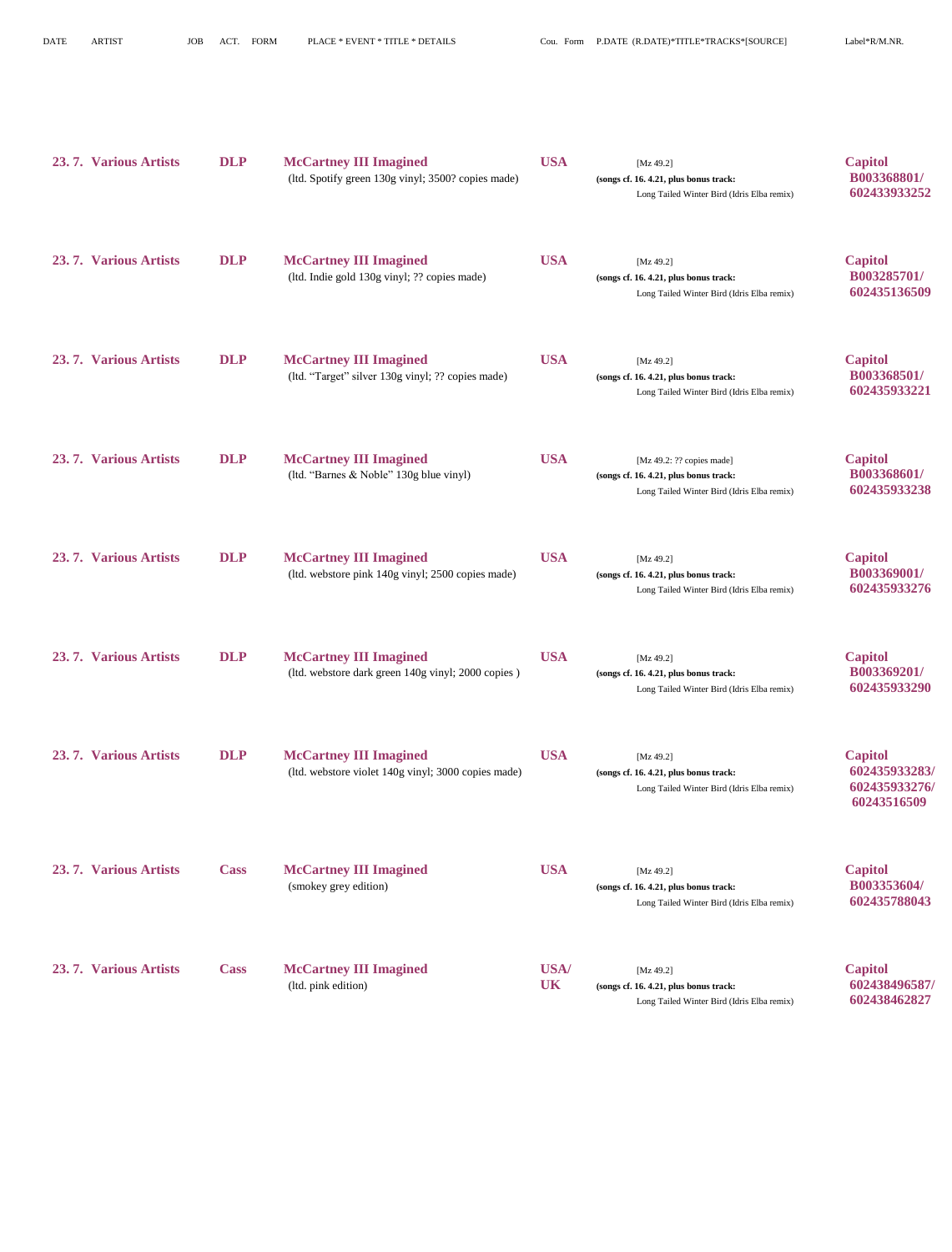### *August 2021*

6. 8. G. Harrison BOX All Things Must Pass (50<sup>th</sup> anniversary USA [Bf 250.251; BIM 09.21] Universal exclusive limited Uber deluxe edition; incl.<br>
5 CDs, 1 BD, 8 LPs, 2 books a.o.) **CD** 1+2: original album (songs cf. 27.11.70), **completely remixed from original tapes**, required to the state of the state of the state of th

### completely remixed from original tapes, reducing **Spector reverb)**

**CD 3: Day 1 Demos – Tuesday 26 May 1970 26. 5.70** All Things Must Pass (take 1) Behind That Locked Door (take 2) I Live For You (take 1) Apple Scruffs (take 1) What Is Life (take 3) Awaiting On You All (take 1) Isn´t It A Pity (take 2) I´d Have You Anytime (take 1) I Dig Love (take 1) Going Down To Goulders Green (take 1) Dehra Dun (take 2) Om Hare Om (Gopala Krishna) (take 1) Ballad Of Sir Frankie Crisp (Let It Roll) (take 2) My Sweet Lord (take 1) Sour Milk Sea (take 1)

**CD 4: Day 2 Demos – Wednesday 27 May 1970 27. 5.70** Run Of The Mill (take 1) Art Of Dying (take 1) Everybody/Nobody (take 1) Wah Wah (take 1) Window Window (take 1) Beautiful Girl (take 1) Beware Of Darkness (take 1) Let It Down (take 1) Tell Me What Has Happened To You (take 1) Hear Me Lord (take 1) Nowhere To Go (take 1) Cosmic Empire (take 1) Mother Divine (take 1) I Don´t Want To Do It (take 1) If Not For You (take 1)

### **CD 5:(Session Outtakes and Jams**

- 29. 5.70? Isn´t It A Pity (take 14) 28. 5.70 Wah Wah (take 1)
- 28. 5.-
- 4. 6.70 I´d Have You Anytime (take 5)
- 29. 5.70 Art Of Dying (take 1)
- 2. 6.70? Isn´t It A Pity (take 27)
- 4. 6.70? If Not For You (take 2) Wedding Bells (Are Breaking Up That Old Gang
- Of Mine) (take 1) 22. 6.70 What Is Life (take 1)
- 23. 6.70 Beware Of Darkness (take 8)
- 23. 6.- 1. 7.70 Hear Me Lord (take 5)
- 24. 6.70 Let It Down (take 1) 29. 5.-
- 1. 7.70 Run Of The Mill (take 36) Down To The River (Rocking Chair Jam) (take 1) Get Back (take 1)
- 3. 7.70? Almost 12 Bar Honky Tonk (take 1) **7.10.70** It´s Johnny´s Birthday (take 1)
- Woman Don´t You Cry For Me (take 5)

### **BD Audio Disc (Main Album only; Surround, Atmos, Hi-Res)**

**LPs 1-3: original album (songs cf. 27.11.70)**

**LP 4: Day 1 Demos – Tuesday 26 May 1970** (identical to CD 3, tracks 1-8)

**LP 5: Day 1 Demos – Tuesday 26 May 1970** (identical to CD 3, tracks 9-15)

**LP 6: Day 2 Demos – Wednesday 27 May 1970** (identical to CD 4)

**LP 7: Session Outtakes and Jams** (identical to CD 5, tracks 1-8)

**LP 8: Session Outtakes and Jams** (identical to CD 5, tracks 9-16)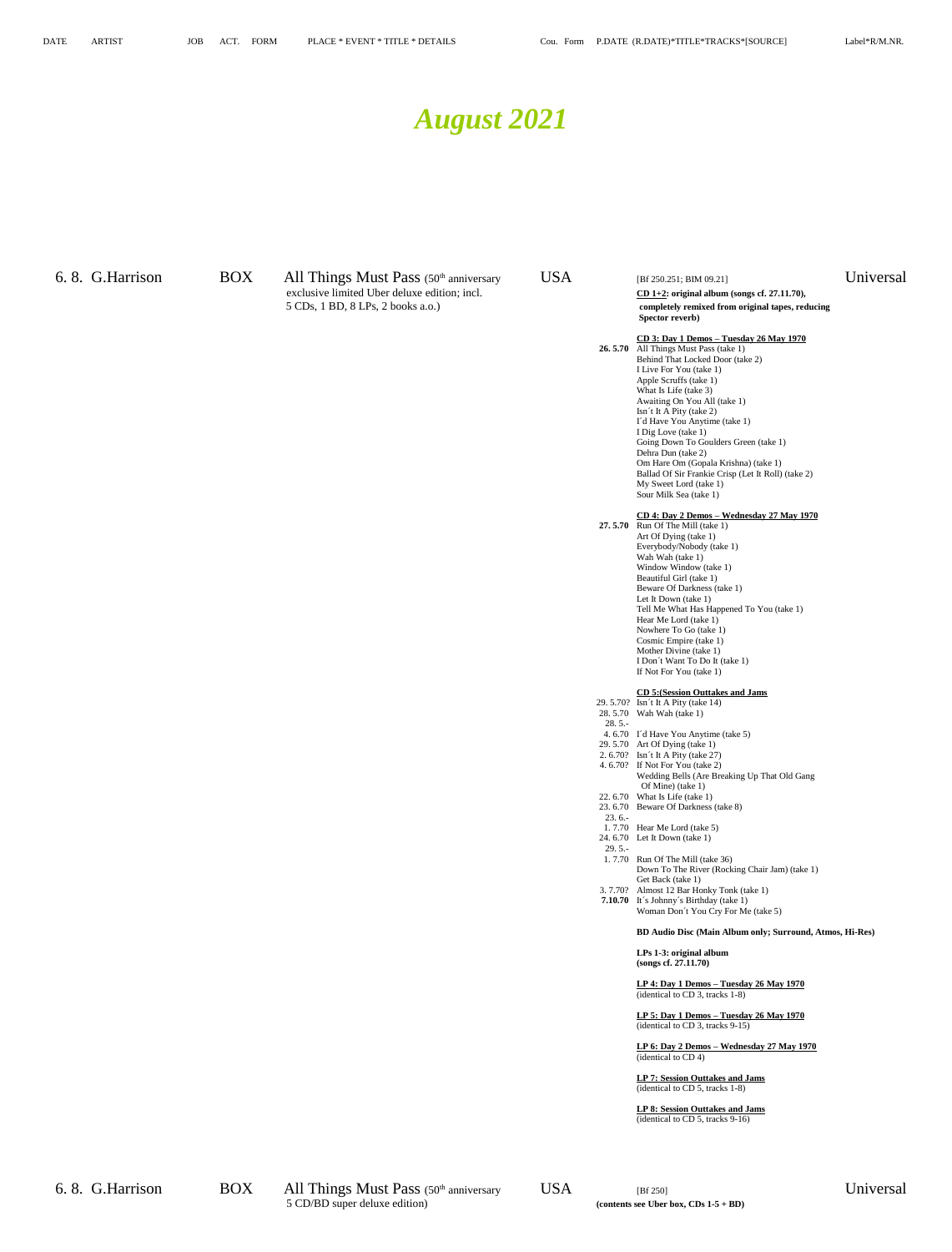| 6.8. G. Harrison  | <b>BOX</b> | All Things Must Pass (50th anniversary<br>limited 8LP super deluxe edition)              | <b>USA</b>                   | [Bf 250]<br>(contents see Uber box, LPs 1-8)       | Universal                            |
|-------------------|------------|------------------------------------------------------------------------------------------|------------------------------|----------------------------------------------------|--------------------------------------|
| 6.8. G. Harrison  | <b>BOX</b> | All Things Must Pass (50th anniversary<br>limited 5 LP deluxe edition)                   | <b>USA</b>                   | [Bf 250]<br>(contents see Uber box, LP $1-3+7-8$ ) | Universal                            |
| 6.8. G. Harrison  | 3CD        | All Things Must Pass (50th anniversary<br>limited 3CD deluxe edition)                    | <b>USA</b>                   | [Bf 250]<br>$(contents see Uber box, CDs 1,2+5)$   | Universal                            |
| 6.8. G. Harrison  | 3CD        | All Things Must Pass (50th anniversary<br>limited 3CD exclusive version w/ sticker pack) | <b>USA</b>                   | [ $Bf 251$ ]<br>(contents see Uber box, CDs 1,2+5) | Target                               |
| 6.8. G.HARRISON   | 3LP        | ALL THINGS MUST PASS (50th anniversary<br>E-Commerce exclusive edition, 180g vinyl)      | $\mathbf{.} \, \mathbf{USA}$ | [Bf 250]                                           | Universal                            |
| 6.8. G.HARRISON   | 3LP        | ALL THINGS MUST PASS (50th anniversary<br>exclusive limited colour vinyl edition)        | $\mathbf{.} \, \mathbf{USA}$ | [Bf 250]<br>(songs cf. 27.11.70)                   | Universal                            |
| 6.8. G.HARRISON   | <b>DCD</b> | ALL THINGS MUST PASS (50th anniversary<br>edition; all tracks completely remixed)        | . <i>USA</i>                 | [Bf 250]<br>(songs cf. 27.11.70)                   | Universal                            |
| 12.8. R.STARR     | tTX        | "Talk Shop Live" (announcing new EP)                                                     | <b>USA</b>                   | [ $Bf 251$ ]                                       |                                      |
| 25.8. P.McCARTNEY | WTX        | "McCartney 3.2.1"                                                                        |                              |                                                    |                                      |
| 28.8. BEATLES     | <b>BOX</b> | Beatles In Tokyo                                                                         |                              | [BIM 09.21]                                        |                                      |
| 31.8. Beatles     | B          | The Beatles: Get Back                                                                    |                              | [Bf 246]                                           | <b>Callaway Arts</b><br>& Entertain. |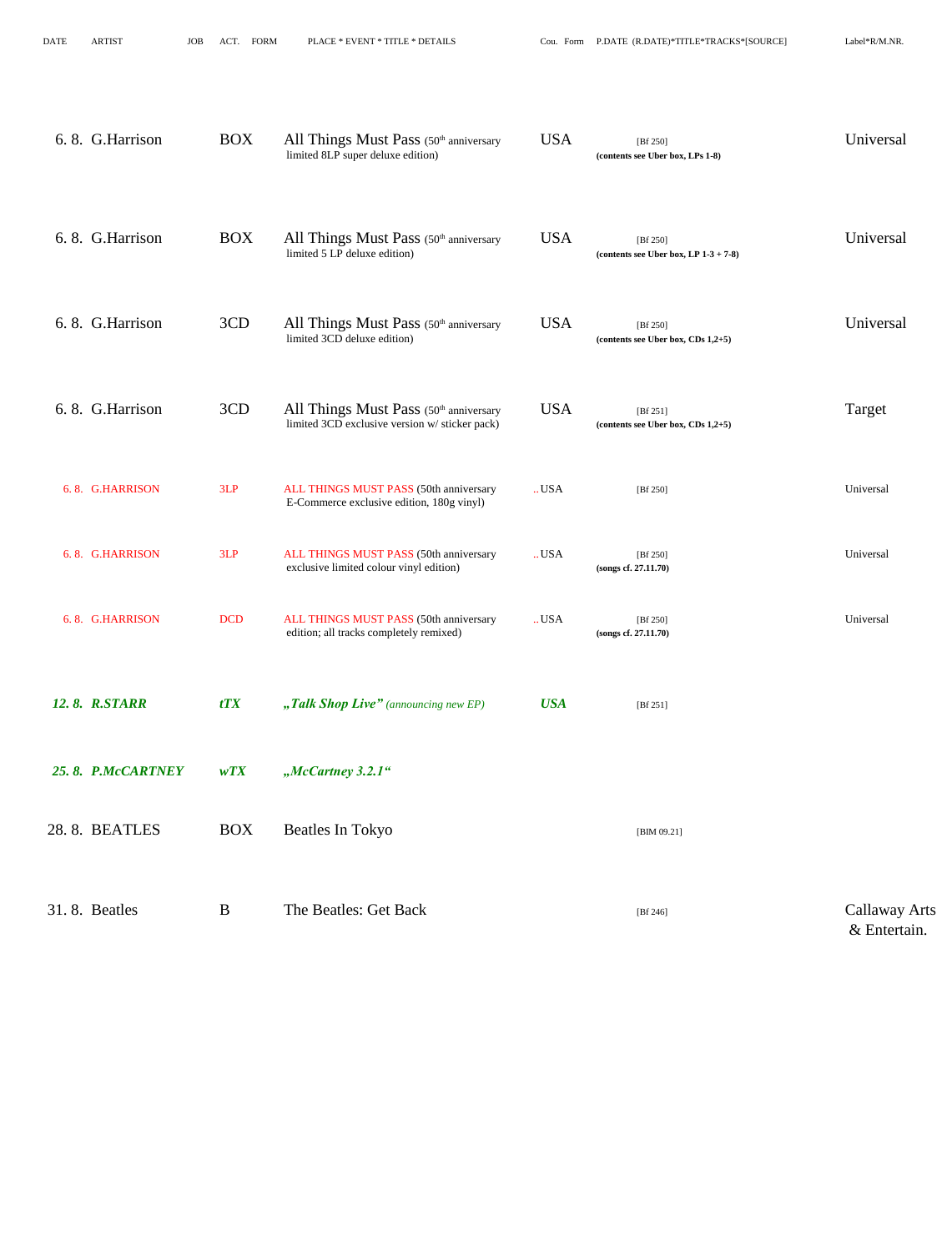## *September 2021*

| 2.9. P.McCARTNEY                 | B                | <b>Grandude's Green Submarine</b>                                                                                 | <b>UK</b>  | [Bf 249.252; BIM 09.21; Mz 49.2]                                                                                                             | <b>Penguin Ran-</b><br>dom House        |
|----------------------------------|------------------|-------------------------------------------------------------------------------------------------------------------|------------|----------------------------------------------------------------------------------------------------------------------------------------------|-----------------------------------------|
| 2.9. P.McCARTNEY                 | B                | <b>Grandude's Green Submarine</b>                                                                                 | <b>USA</b> | [Bf 249.252; BIM 09.21; Mz 49.2]                                                                                                             | <b>Rand. House</b><br><b>Children's</b> |
| 2.9. P.McCARTNEY                 | B                | <b>Opapi, Opapa – Volle Kraft</b><br>voraus                                                                       | <b>GER</b> | [BIM 09.21]                                                                                                                                  |                                         |
| 2.9.? P.McCARTNEY                | CD               | <b>Grandude's Green Submarine</b>                                                                                 |            | [Mz 49.2: no exact date given]                                                                                                               |                                         |
| 10.9. J.LENNON                   | <b>DLP</b>       | Imagine (50th anniversary limited edition;<br>white vinyl)                                                        |            | [Bf 252]<br>LP 1: Ultimate Mix, cf. XX<br>LP 2: album outtakes, cf. XX                                                                       |                                         |
| 22.9. R.STARR<br>Int             |                  | (ZOOM Press conference about new EP &<br>"Let It Be" reissue)                                                     |            | [Bf 252]                                                                                                                                     |                                         |
| 23.9. R.STARR<br>live tTX        |                  | "Jimmy Kimmel Live" (ABC TV; about<br>new releases)                                                               | <b>USA</b> | [Bf 252]                                                                                                                                     |                                         |
| <b>24.9. R.STARR</b>             | CD/<br><b>MC</b> | <b>Change The World</b>                                                                                           | <b>USA</b> | [Bf 251.252; BIM 10-21]<br>spring '21 Let's Change The World<br><b>Just That Way</b><br><b>Coming Undone</b><br><b>Rock Around The Clock</b> | <b>Universal</b><br>003434302           |
| 24.9. R.STARR                    | iCD              | <b>Change The World</b>                                                                                           | <b>WWW</b> | [Bf 251.252; BIM 10-21]<br>(songs see above)                                                                                                 |                                         |
| <b>Sept. P.McCARTNEY</b><br>live |                  | <b>Buckinghamshire/Cliveden House Hotel</b><br>(Stella Mac's 50 <sup>th</sup> birthday party; w/Noel<br>Gallagher |            | [Bf 252]                                                                                                                                     |                                         |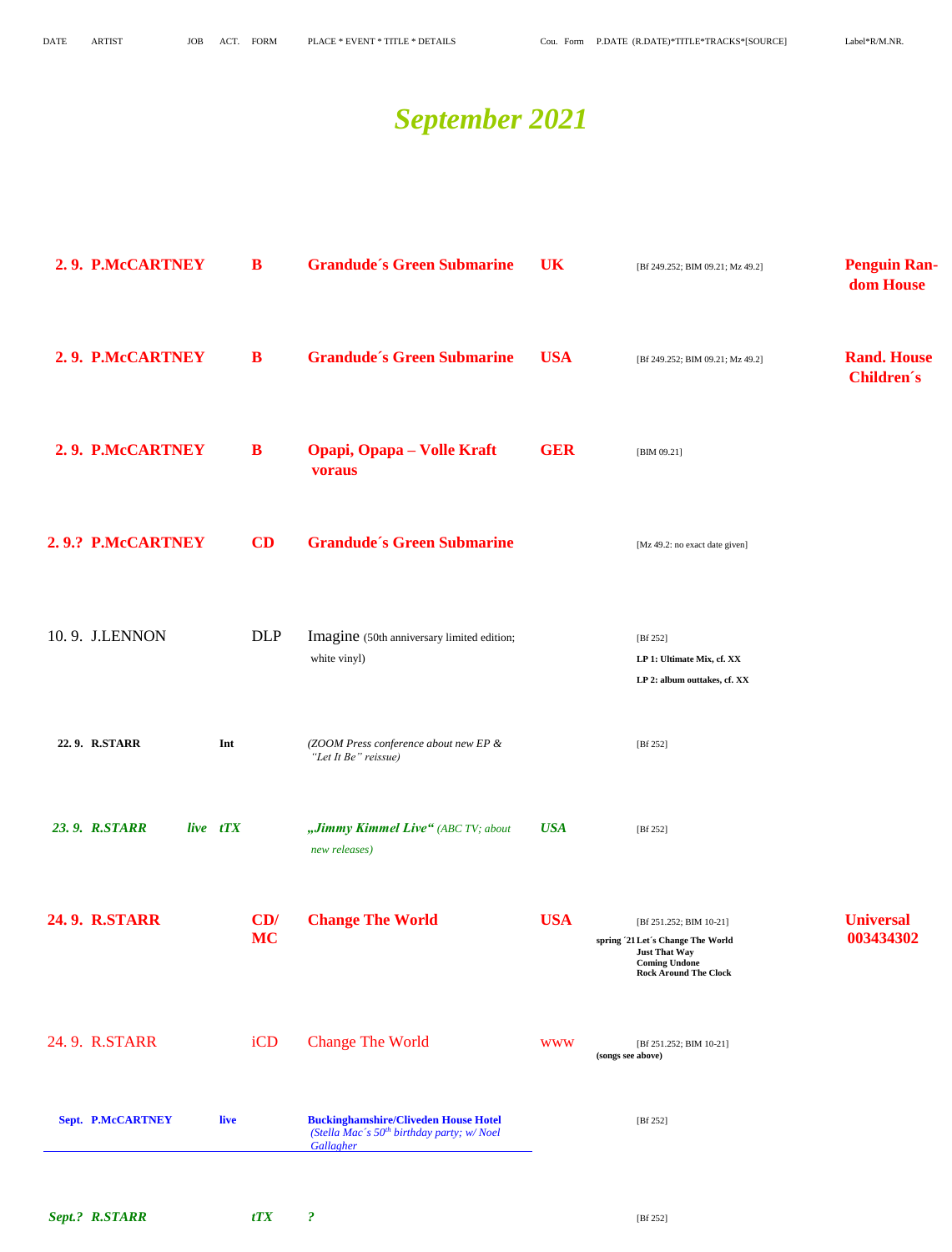21 Let´s Change The World (video clip w/ Kids in the Spotlight)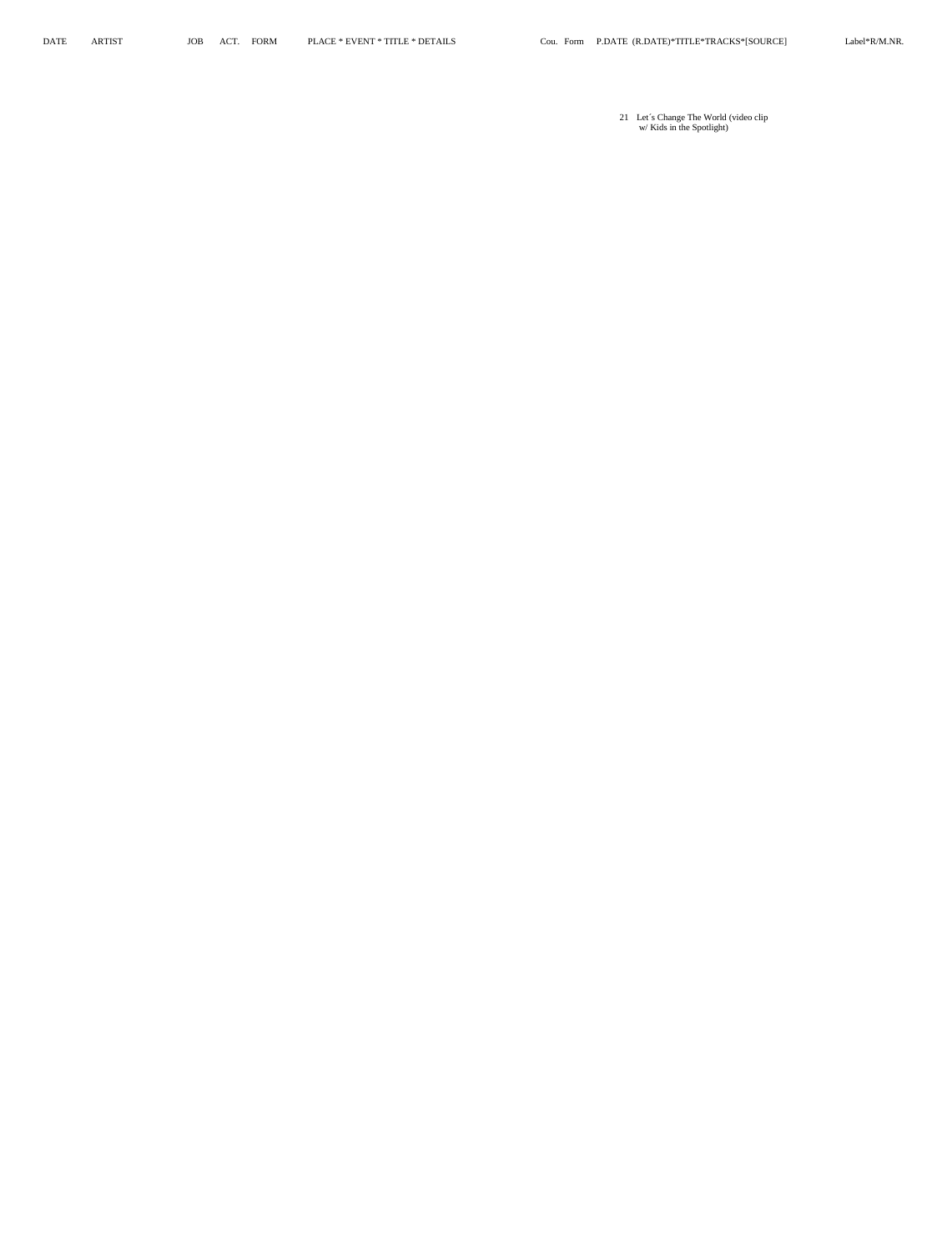26. 1.69 Dig It (4:09; w/ dialogue from 24. 1.69; *26.55* plus *24.85*)

### *October 2021*

| 9.10. J-LENNON | $\mathbf F$ | John Lennon: The Final Year                                        |            | [ $Bf 242$ ]                                                                                                                                                                                                                                                                                                                                                                                                                                                                                                                                                                                                                                                                                                                                                                                                                                                                                                                                                                                                                                                                                                                                                                                                                                                                                                                                                                                                                                                                                                                                                                                                                                                                                                                                                                                                                                                                                                                                                                                                                                                                                                                                                                                                                                                                                                                                                                                                                                                                                                                                                                                                                                                                                                                                                                                                                                                                                                   | Reda Films                  |
|----------------|-------------|--------------------------------------------------------------------|------------|----------------------------------------------------------------------------------------------------------------------------------------------------------------------------------------------------------------------------------------------------------------------------------------------------------------------------------------------------------------------------------------------------------------------------------------------------------------------------------------------------------------------------------------------------------------------------------------------------------------------------------------------------------------------------------------------------------------------------------------------------------------------------------------------------------------------------------------------------------------------------------------------------------------------------------------------------------------------------------------------------------------------------------------------------------------------------------------------------------------------------------------------------------------------------------------------------------------------------------------------------------------------------------------------------------------------------------------------------------------------------------------------------------------------------------------------------------------------------------------------------------------------------------------------------------------------------------------------------------------------------------------------------------------------------------------------------------------------------------------------------------------------------------------------------------------------------------------------------------------------------------------------------------------------------------------------------------------------------------------------------------------------------------------------------------------------------------------------------------------------------------------------------------------------------------------------------------------------------------------------------------------------------------------------------------------------------------------------------------------------------------------------------------------------------------------------------------------------------------------------------------------------------------------------------------------------------------------------------------------------------------------------------------------------------------------------------------------------------------------------------------------------------------------------------------------------------------------------------------------------------------------------------------------|-----------------------------|
| 12.10. BEATLES | B           | The Beatles: Get Back, pt.1                                        | <b>USA</b> | [Bf 242.251.252; BIM 09.21]                                                                                                                                                                                                                                                                                                                                                                                                                                                                                                                                                                                                                                                                                                                                                                                                                                                                                                                                                                                                                                                                                                                                                                                                                                                                                                                                                                                                                                                                                                                                                                                                                                                                                                                                                                                                                                                                                                                                                                                                                                                                                                                                                                                                                                                                                                                                                                                                                                                                                                                                                                                                                                                                                                                                                                                                                                                                                    | Apple Corps/<br>Callaway AE |
| 15.10. BEATLES | B           | The Beatles: Get Back, pt.1<br>(German edition)                    | <b>GER</b> | [BIM 09.21]                                                                                                                                                                                                                                                                                                                                                                                                                                                                                                                                                                                                                                                                                                                                                                                                                                                                                                                                                                                                                                                                                                                                                                                                                                                                                                                                                                                                                                                                                                                                                                                                                                                                                                                                                                                                                                                                                                                                                                                                                                                                                                                                                                                                                                                                                                                                                                                                                                                                                                                                                                                                                                                                                                                                                                                                                                                                                                    | Apple Corps/                |
| 15.10. BEATLES | <b>BOX</b>  | Let It Be $(50th$ anniversary super deluxe<br>5 CD / 1 BD edition) |            | [Bf 242.251.252; BIM 09.21]<br>CD 1: original album; new stereo mix.<br>(songs cf. 8.5.70)<br><b>CD 2: Get Back – Apple Sessions (details from PMP)</b><br>22. 1.69 Morning Camera (Speech – mono, 0:08; 21.73P) /<br><b>24. 1.69</b> Two Of Us (take 4, w/ false start; 3:34; 24.43)<br>Maggie Mae / Fancy My Chances With You (Mono,<br>0:20; 24.42)<br>Can You Dig It? (2:02; 24.82-84)<br>25.1.69 I Don't Know Why I'm Moaning (Speech – mono; 1:22<br>25.16)<br>For You Blue (take 4, w/ dialogue; 2:53; $25.41 - 25.43$ )<br>Let It Be (0:09; 25.58)/ Please Please Me (0:37; 25.60)/<br>26. 1.69 Let It Be (take 10; 3:45; 26.36-40)<br>27. 1.69 I've Got A Feeling (take 10; 3:38; 27.78 or 27.84)<br><b>28.1.69</b> Dig A Pony (take 14; 4:01; 28.37)<br>Get Back (take 19; 3:57; 28:39 or 28.43)<br>Like Making An Album? (Speech, 0:43; 28.83)<br>29.1.69 One After 909 (take 3; 3:27; 29.47)<br>30. 1.69 Don't Let Me Down (First rooftop performance; 3:29;<br>30.05)<br>31.1.69 The Long And Winding Road (take 19; 3:47; 31.40)<br>3. 1.70 Wake Up Little Susie $(0:14)$ I Me Mine (take 11; 1:40)<br>studio dialogue (0:20)<br><b>CD 3: Get Back - Rehearsals &amp; Apple Jams</b><br>2. 1.69 On The Day Shift Now (Speech – mono; $0:22$ ; $2.00$ ) /<br>3.1.69 All Things Must Pass (rehearsals – mono; 3:58;<br>0:23-1:27: 3.67?; 1:28-3:38: 3.120-124; 3:39-4:20:<br>$3.135 - 140$<br>6.1.69 Concentrate On The Sound (mono; 1:07; 6.22)<br>7. $1.69$ Gimme Some Truth (rehearsal – mono; $1.17$ ; $0:01-0:08$ :<br>7.92; 0:09-0:13: 7.94; 0:14-0:23: 7.96; 0:24-1:17: 7.97)<br>8. 1.69 I Me Mine (rehearsal – mono; 1:33; 8.108 or 8.109)<br>21. 1.69 She Came In Through The Bathroom Window (rehearsal;<br>2:48; 0:00-0:59: 21.80; 0:59-1:31: ??; 1:32-1:48: 21.80)<br>24. 1.69 Polythene Pam (rehearsal w/dialogue–mono; 1:17XX;<br>24.44)<br>26. 1.69 Octopus's Garden (rehearsal w/dialogue-mono; 1:47;<br>$26.05 - 10$ or $26.15$ )<br>27.1.69 Oh! Darling (Jam; 5:19; 27.56)<br>Get Back (take 8; 3:50; 27.50 or 27.52)<br>27. 1.69 The Walk (Jam; 0:53; 27.83)<br>28. 1.69 Without A Song (Jam; w/ Billy Preston, JL, RS; 1:58; 28.66)<br>Something (rehearsal w/dialogue - mono; 1:21XX; 28.68<br>and/or $28.72$ )<br>31. 1.69 Let It Be (take 28; 4:41; 31.65 as "take 27B" or take 27AXX)<br>incl. dialogue $(0.23; 0.01-0.09; 31.58; 4.18-4.41; 31.22)$<br>CD 4: Get Back LP - May 1969 Glyn Johns Mix<br>30. 1.69 One After 909 (3:06, w/ dialogue from end of concert; 1969<br>or 1970 mix; 30.08-09)<br>22.1.69 I'm Ready (aka Rocker) /<br>Save The Last Dance For Me /<br>Don't Let Me Down (1:57 total; 22.58-60)<br>Don't Let Me Down (4:12; 22.60?)<br>Dig A Pony (2:53; 1970 mix; 22.64?)<br>I've Got A Feeling $(2:53; 1970 \text{ mix}$ ?; $21.65$ , w/dialogue from<br>27.1.69)<br>27./28. 1.69 Get Back (3:10; 1970 mix or new mix? edit of take $11 - 27$ .?? – |                             |
|                |             |                                                                    |            | and take $19 - 28.43$ ) – same as single mix?! PMP<br>25.1.69 For You Blue (2:54; take 6 or 7? 25.45 or 25.46)<br><b>24. 1.69</b> Teddy Boy (3:41; 24.32-39)<br>Two Of Us $(3:29; \text{ mixes } 1+3; 24.69 \text{ or } 24.70)$<br>Maggie Mae (0:37; 24.41, 24.47 or 24.49)                                                                                                                                                                                                                                                                                                                                                                                                                                                                                                                                                                                                                                                                                                                                                                                                                                                                                                                                                                                                                                                                                                                                                                                                                                                                                                                                                                                                                                                                                                                                                                                                                                                                                                                                                                                                                                                                                                                                                                                                                                                                                                                                                                                                                                                                                                                                                                                                                                                                                                                                                                                                                                    |                             |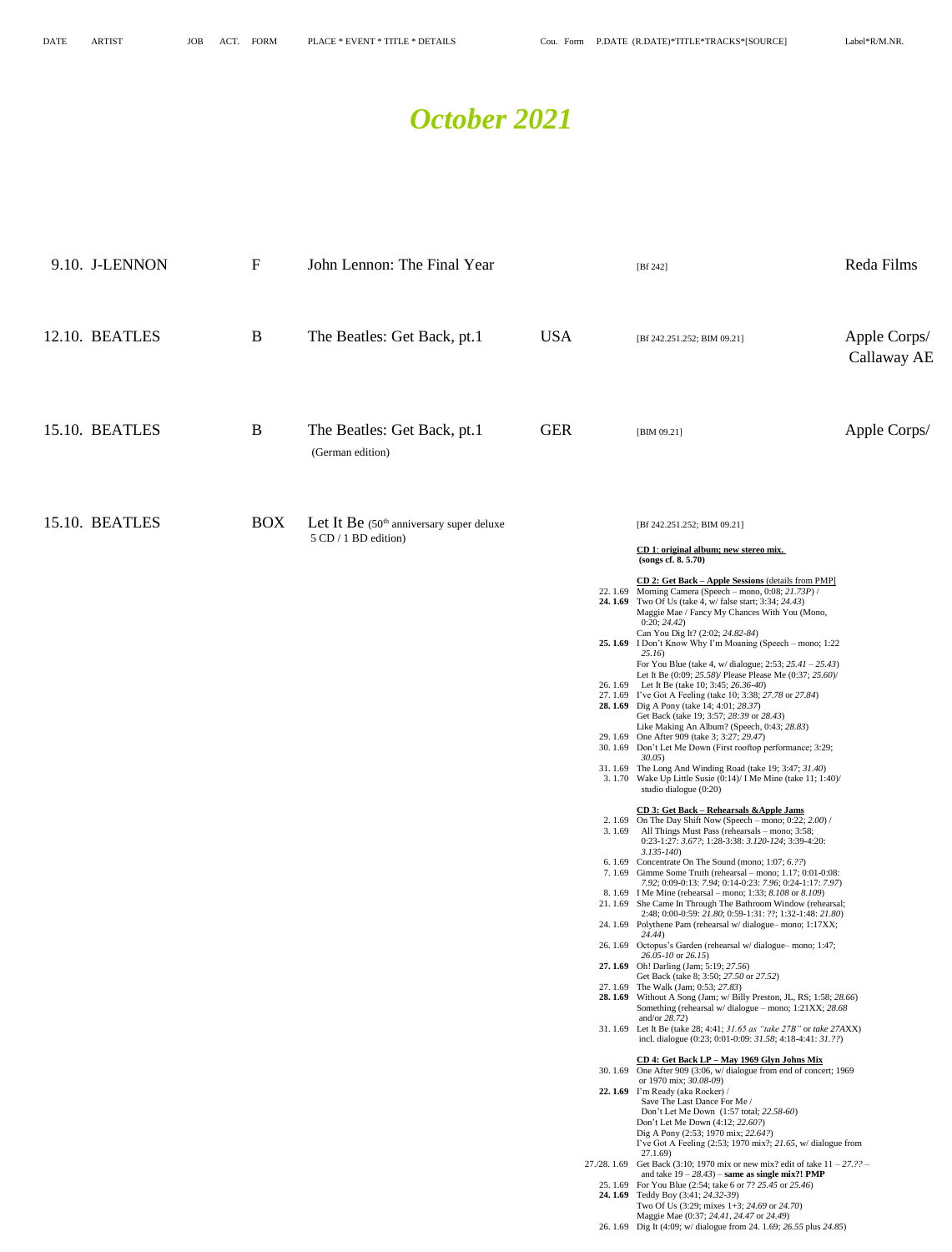*about "Get Back" series)*

| 23.10. P.McCARTNEY | rTX        | "The Cultural Life" (BBC Radio 4;                                                                                       | $\overline{UK}$                          |                     | [Bf 252]                                                                                                                                                                                                                                                                                                                                                                                                                                                                                                                                                                                                                                                                                                                                                                                                                                                                                                                                                                                                                                                                                                    |                                        |
|--------------------|------------|-------------------------------------------------------------------------------------------------------------------------|------------------------------------------|---------------------|-------------------------------------------------------------------------------------------------------------------------------------------------------------------------------------------------------------------------------------------------------------------------------------------------------------------------------------------------------------------------------------------------------------------------------------------------------------------------------------------------------------------------------------------------------------------------------------------------------------------------------------------------------------------------------------------------------------------------------------------------------------------------------------------------------------------------------------------------------------------------------------------------------------------------------------------------------------------------------------------------------------------------------------------------------------------------------------------------------------|----------------------------------------|
| 22.10. P.McCARTNEY | LP         | McCARTNEY III (yellow/black splatter<br>vinyl rerelease; 3.333 copies only)                                             | $\ddotsc$<br>$\ddotsc$                   |                     | [Bf 252]<br>(songs cf. XX 20)                                                                                                                                                                                                                                                                                                                                                                                                                                                                                                                                                                                                                                                                                                                                                                                                                                                                                                                                                                                                                                                                               | Third Man Recs.                        |
| 15.10. BEATLES     | CD         | LET IT BE (50th anniversary rerelease;<br>half-speed mastered; new mixes)                                               | $\mathbf{1}$<br>$\ldots$                 | (songs cf. 8.5.70)  | [BIM 09.21; Bf 252]                                                                                                                                                                                                                                                                                                                                                                                                                                                                                                                                                                                                                                                                                                                                                                                                                                                                                                                                                                                                                                                                                         | Apple/Universal<br>06025 0713858 5     |
| 15.10. BEATLES     | LP         | LET IT BE (50th anniversary rerelease;<br>half-speed mastered 180g vinyl; new mixes;<br>also as a colour vinyl edition) | $\bullet\bullet$<br>$\ddots$<br>$\cdots$ | (songs cf. 8. 5.70) | [BIM 09.21; Bf 252]                                                                                                                                                                                                                                                                                                                                                                                                                                                                                                                                                                                                                                                                                                                                                                                                                                                                                                                                                                                                                                                                                         | Apple/Universal<br>06025 0713865 3     |
| 15.10. BEATLES     |            | DCD Let It Be (50th anniversary super deluxe<br>$5 \text{ CD} / 1 \text{ BD}$ edition)                                  |                                          |                     | [Bf 242.251.252; BIM 09.21]<br>CD 1: original album; new stereo mix.<br>(songs cf. 8. 5.70)<br>CD 2: Get Back - Apple Sessions (details from PMP]<br>22. 1.69 Morning Camera (Speech – mono, 0:08; 21.73P) /<br><b>24. 1.69</b> Two Of Us (take 4, w/ false start; 3:34; 24.43)<br>Maggie Mae / Fancy My Chances With You (Mono,<br>0:20; 24.42)<br><b>25. 1.69</b> For You Blue (take 4, w/ dialogue; 2:53; $25.41 - 25.43$ )<br>Let It Be (0:09; 25.58)/ Please Please Me (0:37; 25.60)/<br>26. 1.69 Let It Be (take 10; 3:45; 26.36-40)<br>27.1.69 The Walk (Jam; 0:53; 27.83)<br>I've Got A Feeling (take 10; 3:38; 27.78 or 27.84)<br>28.1.69 Dig A Pony (take 14; 4:01; 28.37)<br>27.1.69 Get Back (take 8; 3:50; 27.50 or 27.52)<br>28. 1.69 Like Making An Album? (Speech, 0:43; 28.83)<br>29.1.69 One After 909 (take 3; 3:27; 29.47)<br>30. 1.69 Don't Let Me Down (first rooftop performance; 3:29;<br>30.05)<br>31.1.69 The Long And Winding Road (take 19; 3:47; 31.40)<br>3. 1.70 Wake Up Little Susie $(0:14)$ I Me Mine (take 11; 1:40)<br>studio dialogue (0:20)<br>XX Across The Universe | Apple/Univer-<br>sal 06025<br>07138622 |
| 15.10. BEATLES     | <b>BOX</b> | Let It Be (50 <sup>th</sup> anniversary super deluxe<br>4 LP, 1 12" EP plus book edition)                               |                                          |                     | [BIM 09.21; Bf 252]<br>LP 1: original LP, remastered, songs cf. 8. 5.70<br>LP 2: Get Back - Apple Sessions (songs see above,<br>$CD2$ )<br>LP 3: Get Back - Rehearsals & Apple Jams (songs<br>see above, CD 3)<br>LP 4: Get Back LP - 1969 Glyn Johns Mix (songs<br>see above, CD 4)<br>12" EP: Let It Be EP (unreleased mixes) (songs see<br>above, $CD$ 5)                                                                                                                                                                                                                                                                                                                                                                                                                                                                                                                                                                                                                                                                                                                                                |                                        |
|                    |            |                                                                                                                         |                                          | 31.1.69<br>31.1.70/ | 30.4.69 Let It Be (4:10; same as single version "take 27", but w/o 1970 SI)<br>26.1.69 The Long And Winding Road (3:39; 26.91)<br>28. 1.69 Get Back (reprise; 0:39; = 2:42-3:15 of take 19; 28:39 or 28.43)<br>CD 5: Let It Be EP (unreleased mixes)<br>4.-8.2.68 Across The Universe (take 8; unreleased 1970 Glyn Johns mix;<br>3:27<br>3.1.70 I Me Mine (idem; 1:45, from bootleg source)<br>28. 1.69/ Don't Let Me Down (2021 new stereo mix of original<br>XX single version; by Giles Martin & Sam Okell; 28.44,<br>starting $w/di$ dialogue segments; 28.43)<br>30.4.70 Let It Be (new mix of original single version; 3:48)<br><b>BD-Audio: Let It Be Special Edition Audio Mixes</b><br>- Dolby Atmos<br>- 96kHz/24-bit DTS-HD Master Audio 5.1<br>- 96kHz/24-bit High Resolution Stereo (2019 Stereo Mix)<br>plus:<br>hardcover book (105 pages incl. PM foreword, detailed<br>track notes by Kevin Howlett, rare photos, hand-written lyrics,<br>session notes, correspondence, etc.).                                                                                                           |                                        |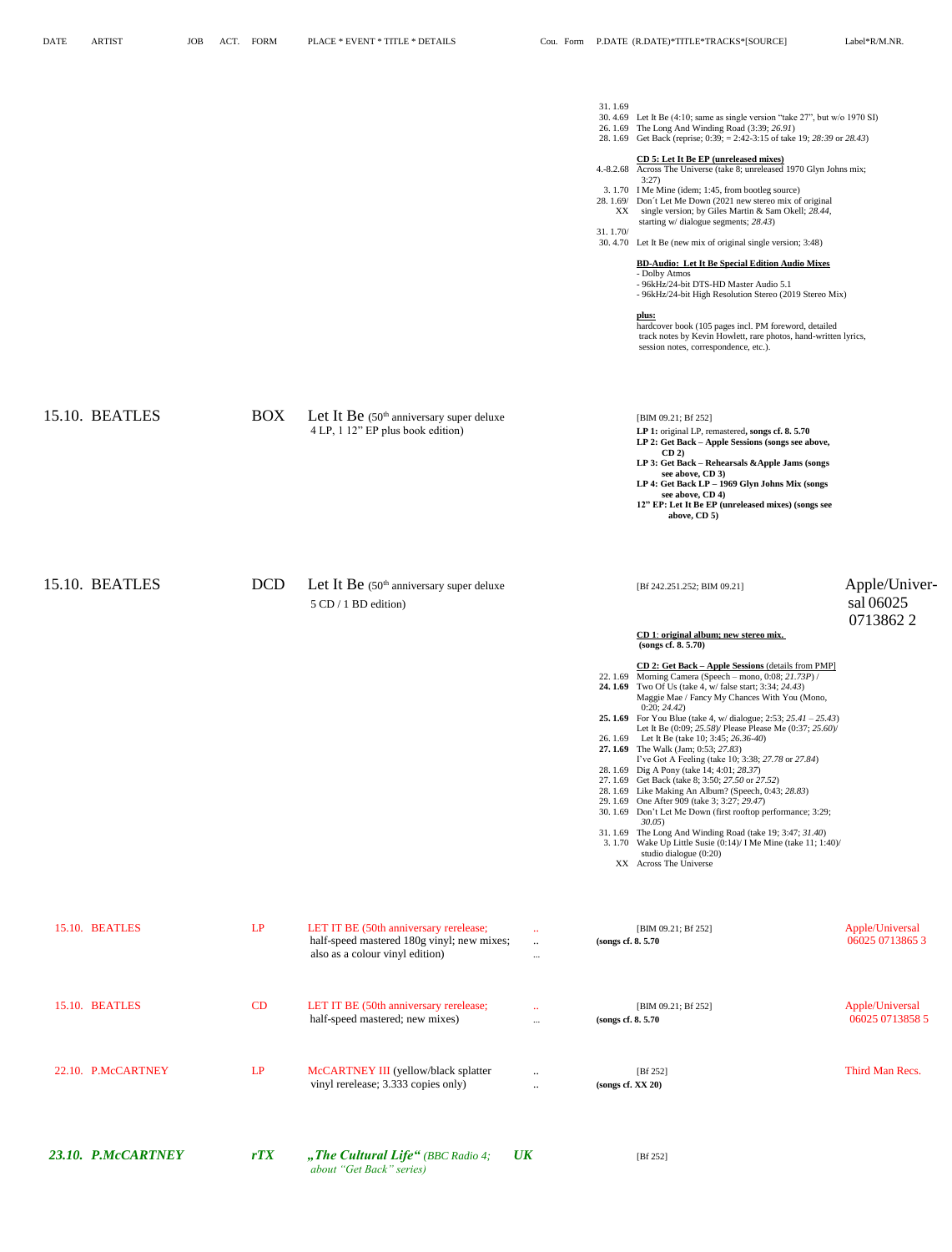**30.10. Foo Fighters P live ?** ("Rock and Roll Hall of Fame induction") [Bf 253] -Get Back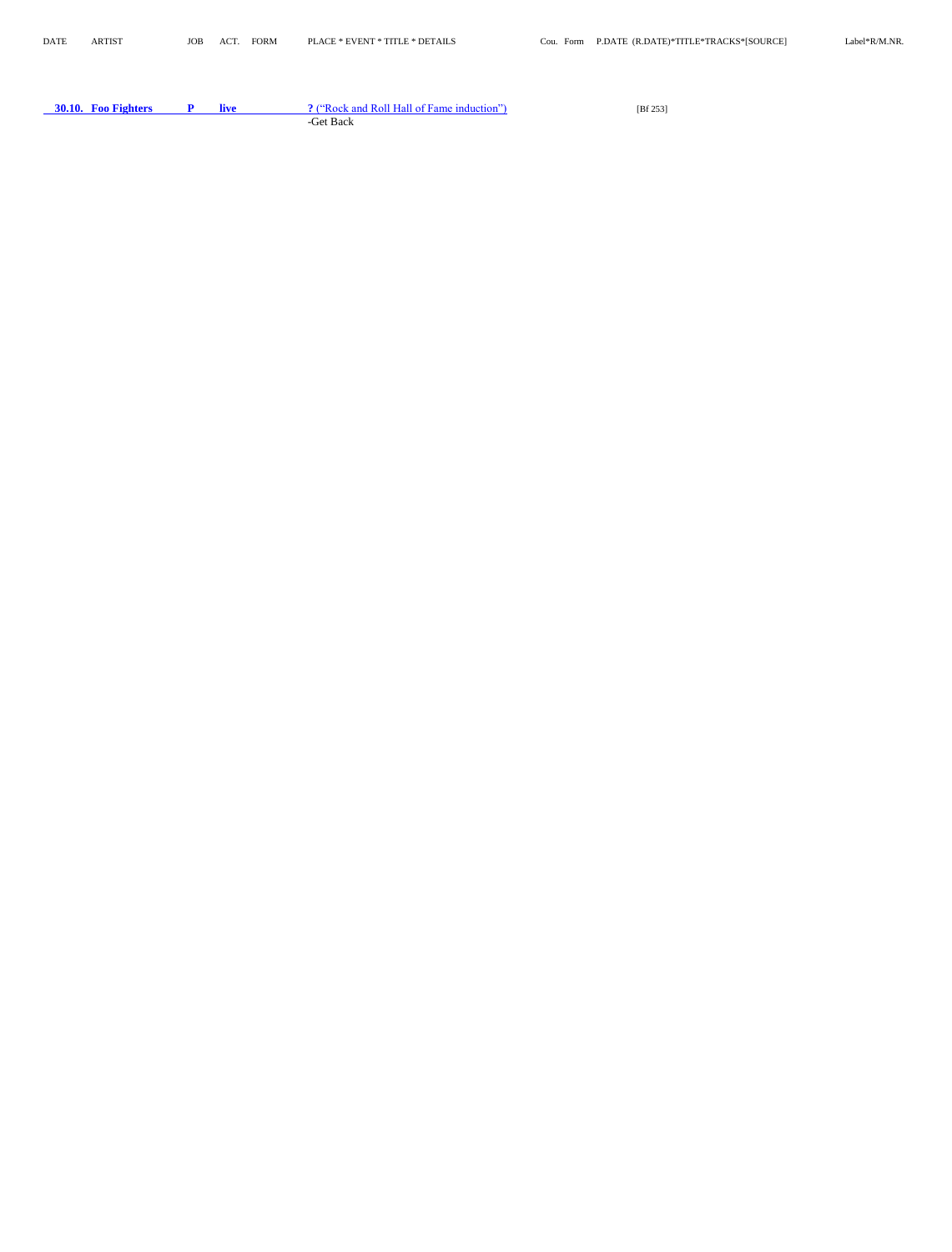### *November 2021*

| 2.11. P.McCARTNEY     |     | B                | The Lyrics: 1956 to the Present                                                                                | <b>USA</b> | [Bf 249.252; BIM 09.21; Mz 49.2]                                                                                                                                                                                                                                                                                                                                                                                                                                                                                                                                                         | <b>Liveright</b>  |
|-----------------------|-----|------------------|----------------------------------------------------------------------------------------------------------------|------------|------------------------------------------------------------------------------------------------------------------------------------------------------------------------------------------------------------------------------------------------------------------------------------------------------------------------------------------------------------------------------------------------------------------------------------------------------------------------------------------------------------------------------------------------------------------------------------------|-------------------|
| 2.11. P.McCARTNEY     |     | B                | The Lyrics: 1956 to the Present                                                                                | <b>UK</b>  | [Bf 249.252; Mz 49.2]                                                                                                                                                                                                                                                                                                                                                                                                                                                                                                                                                                    | <b>Allen Lane</b> |
| 2.11. P.McCARTNEY     |     | B                | The Lyrics: 1956 bis heute                                                                                     | <b>GER</b> | [BIM 09.21; Mz 49.2]                                                                                                                                                                                                                                                                                                                                                                                                                                                                                                                                                                     |                   |
| 5.11. P.McCARTNEY     | Int |                  | London/Royal Festival Hall (w/ Paul<br>Muldoon & Samir Ahmed; about "Lyrics"<br>book; live-streamed)<br>90min. |            | [Bf 252. 253]                                                                                                                                                                                                                                                                                                                                                                                                                                                                                                                                                                            |                   |
| 16.11 BEATLES         |     | $\boldsymbol{F}$ | The Beatles: Get Back (premiere)                                                                               | <b>UK</b>  | [Bf 253]<br>(London/Cineworld)                                                                                                                                                                                                                                                                                                                                                                                                                                                                                                                                                           | $Disney+$         |
| 18.11 BEATLES         |     | $\mathbf{F}$     | The Beatles: Get Back (premiere)                                                                               | <b>USA</b> | [ $Bf 253$ ]<br>(Los Angeles/El Capitan Theatre)                                                                                                                                                                                                                                                                                                                                                                                                                                                                                                                                         | $Disney+$         |
| <b>19.11. R.STARR</b> |     | EP               | <b>Change The World</b> (10" ltd. edition)                                                                     | <b>USA</b> | [Bf 251.252; BIM 10-21]<br>(songs see 24. 9.21)                                                                                                                                                                                                                                                                                                                                                                                                                                                                                                                                          |                   |
| 20.11. P.McCARTNEY    |     | tTX              | "Paul McCartney at the BBC" (BBC 2 TV;<br>compilation of PM TV appearances)<br>89min.                          |            | [Bf $253$ ]<br>including:<br>"Later With Jools Holland" (several episodes)<br>25.10.07 Electric Proms live performance (excerpt)<br>1.6.08 Liverpool Sound concert" (excerpt)<br>16.10.13 BBC Maida Vale Studios concert (excerpt)<br>64 A Degree With Frost<br>23.11.79 Got To Get You Into My Life (live Liverpool)<br>Yesterday (idem)<br>23.9.76 Jet (live Venice)<br>Wings Over The World (excerpt)<br>Chaos And Creation at Abbey Road (excerpt)<br>That Was Me (busking during home interview)<br>11.21 Interview w/ Bob Mortimer (London/British<br>Library; about "The Lyrics") |                   |
| 25.11 BEATLES         |     | $\mathbf F$      | The Beatles: Get Back, pt.1                                                                                    | 2 h. WWW   | [Bf 251-253; BIM 09.21; Mz 49.2-56]                                                                                                                                                                                                                                                                                                                                                                                                                                                                                                                                                      | $Disney+$         |
| 26.11. BEATLES        |     | $\mathbf F$      | The Beatles: Get Back, pt.2                                                                                    | 2 h. WWW   | [Bf 251-253; BIM 09.21; Mz 49.2-56]                                                                                                                                                                                                                                                                                                                                                                                                                                                                                                                                                      | $Disney+$         |
| 27.11. BEATLES        |     | $\mathbf{F}$     | The Beatles: Get Back, pt.3                                                                                    | 2 h. WWW   | [Bf 251-253; BIM 09.21; Mz 49.2-56]                                                                                                                                                                                                                                                                                                                                                                                                                                                                                                                                                      | $Disney+$         |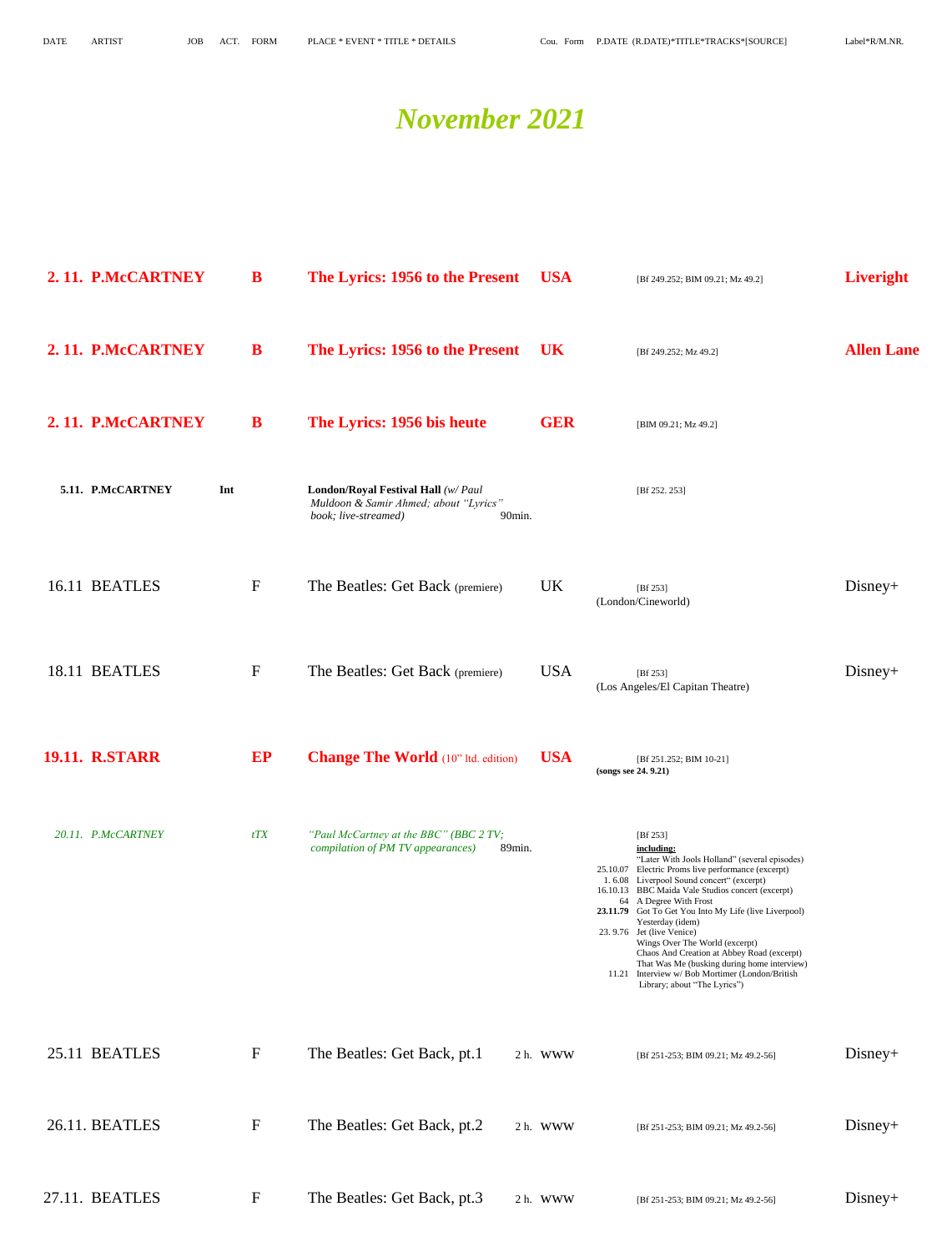| November BEATLES | <b>BD</b> | A HARD DAY'S NIGHT (rerelease, | USA | [Bf 251]                   | <b>Priterion</b> |
|------------------|-----------|--------------------------------|-----|----------------------------|------------------|
|                  |           | w/ special features)           |     | (original contents cf. XX) |                  |